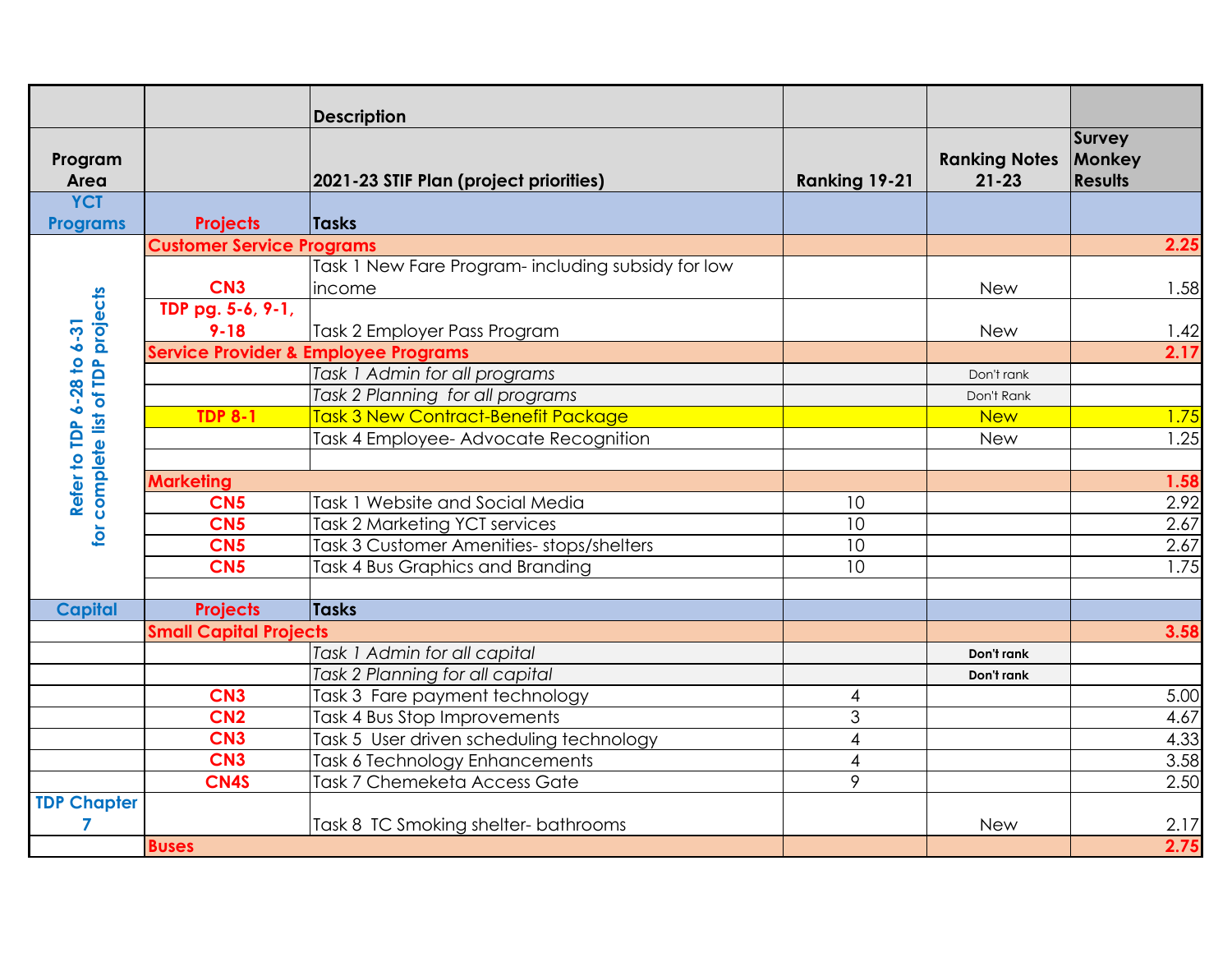| CN <sub>1</sub>                 | Task 1 Bus Match                                           | 1              |            | 2.42       |
|---------------------------------|------------------------------------------------------------|----------------|------------|------------|
| <b>TDP 7-6</b>                  | <b>Task 2 Replacement Buses</b>                            |                | <b>New</b> | 2.17       |
| <b>TDP 7-6</b>                  | Task 3 Expansion Buses                                     |                | <b>New</b> | 1.42       |
| <b>Facilities</b>               |                                                            |                |            | 2.25       |
|                                 | Task 1 Admin-Ops-Maintenance- Planning, Design,            |                |            |            |
| <b>TDP 7-7</b>                  | Engineering                                                |                | <b>New</b> | 1.5        |
| <b>TDP 7-7</b>                  | Task 2 TC modifications                                    |                | <b>New</b> | 1.5        |
| <b>Program Reserve</b>          |                                                            |                |            | 1.42       |
| CS <sub>1</sub>                 | Task 1 Capital Reserve                                     | 19             |            | YES 91.67% |
|                                 | suggestion: policy to set aside % of overall budget for    |                |            |            |
|                                 | reserve funds.                                             |                |            |            |
| <b>YCT Service Improvements</b> |                                                            |                |            |            |
| <b>McMinnville Improvements</b> |                                                            |                |            | 2.92       |
|                                 | Task 1 Admin for all service improvements                  |                | Don't Rank |            |
|                                 | Task 2 Planning for all service improvements               |                | Don't Rank |            |
|                                 |                                                            |                |            |            |
| SN <sub>1</sub>                 | Task 3 Maintain FY 19-21 Fixed Route Improvements          | 7              |            | 6.75       |
| SN <sub>1</sub>                 | Task 4 Maintain FY 19-21 DAR improvements                  | $\overline{2}$ |            | 6.75       |
| SM <sub>1</sub>                 | Task 5 McMinnville Saturday Service DAR                    | $\overline{7}$ |            | 6.08       |
| SS <sub>2</sub>                 | Task 6 McMinnville Evening Service Fixed Route             | 12             |            | 6.08       |
|                                 | Task 7 McMinnville Service Expansion Fixed Route - 2-      |                |            |            |
|                                 | way service on Evans and 27th St, Serve Senior Center      |                |            |            |
| SN <sub>1</sub>                 | on McDaniel's-Requires 1/2 bus.                            | $\overline{2}$ |            | 5.67       |
|                                 | Task 8 McMinnville Service expansion - Route 4 extend      |                |            |            |
|                                 | along 2nd St west of Hill Rd-service Booth Bend road,      |                |            |            |
|                                 | direct access to Roth's, Bi-Mart, Albertsons, Requires 1/2 |                |            |            |
| SN <sub>1</sub>                 | bus                                                        | $\overline{2}$ |            | 5.67       |
| SM <sub>1</sub>                 | Task 9 McMinnville Saturday Service Fixed route            | $\overline{7}$ |            | 5.50       |
|                                 | Task 10 McMinnville Evening Service DAR                    | 12             |            | 5.33       |
|                                 |                                                            |                |            |            |
| SN6                             | Task 11 Pilot-Rideshare-Shuttles-Uber service model        |                | <b>New</b> | 5.17       |
| SN <sub>1</sub>                 | Task 12 McMinnville Service Expansion DAR                  | 2              |            | 5.08       |
| SL7                             | Task 13 McMinnville Early Morning Service DAR              | 130% list      |            | 5.00       |
|                                 | Task 14 McMinnville Morning Service Fixed route Start at   |                |            |            |
| SN <sub>1</sub>                 | 7:00 am                                                    | $\overline{2}$ |            | 4.33       |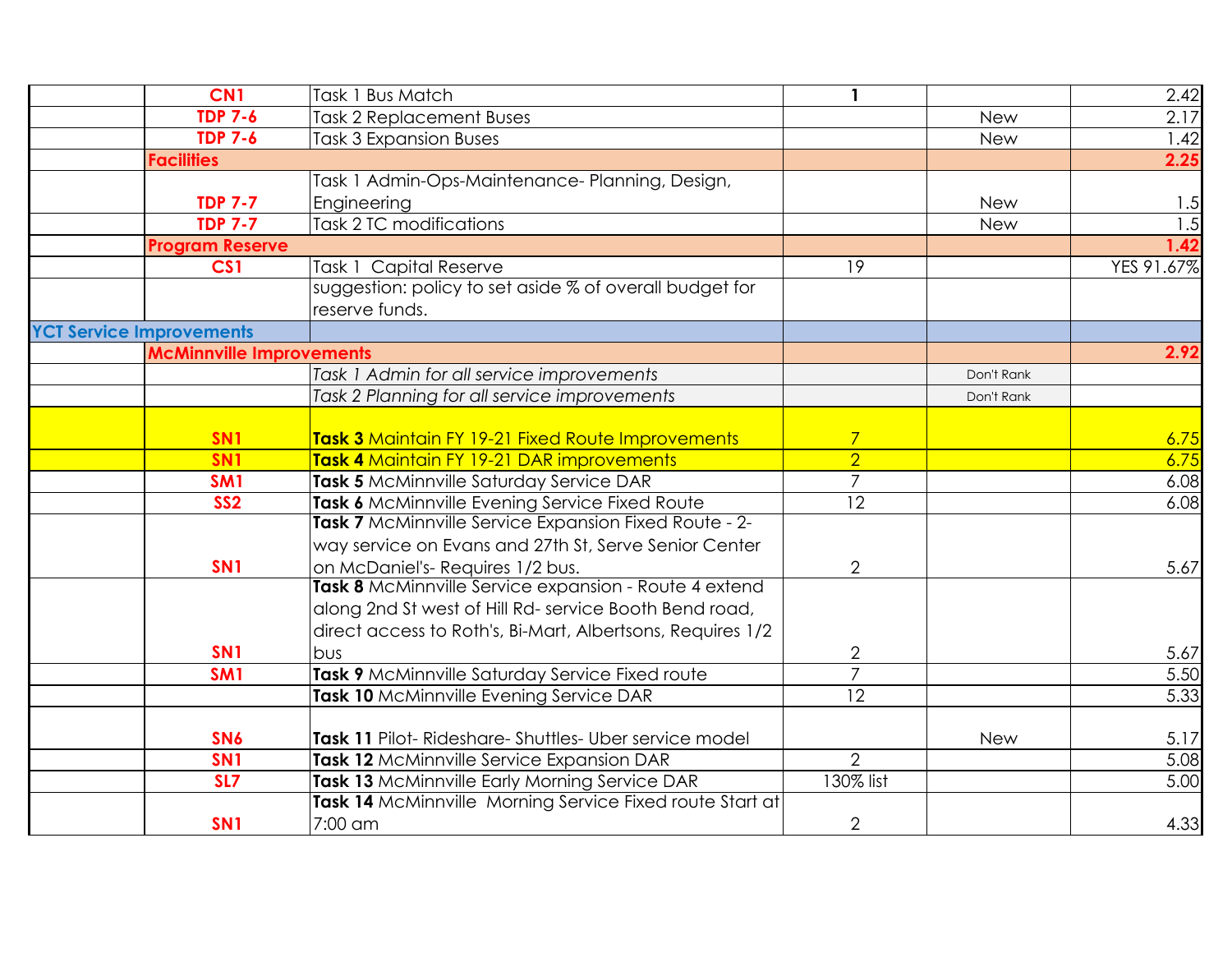|                               | Task 15 McMinnville Early Morning Service Fixed Route                                                        |                |            |              |
|-------------------------------|--------------------------------------------------------------------------------------------------------------|----------------|------------|--------------|
| SL7                           | start @ 6 AM                                                                                                 | 130% list      |            | 4.33         |
| SI7                           | Task 16 McMinnville Fixed Route and DAR till 9 pm                                                            | 130% list      |            |              |
|                               |                                                                                                              |                |            |              |
|                               | <b>Small Community Improvements</b>                                                                          |                |            | 2.92         |
|                               | Task 1 Shopper/Medical/Flex Willamina, Sheridan,                                                             |                |            |              |
| <b>SS8</b>                    | <b>Grand Ronde</b>                                                                                           | 16             |            | 4.50         |
|                               | Task 2 Shopper-Flex-Medical-Dundee, Lafayette,                                                               |                |            |              |
|                               | Dayton                                                                                                       | 6              |            | 4.25         |
|                               | Task 3 Maintain or continue to implement service                                                             |                |            |              |
| SN6                           | improvements from 19-21 STIF plan                                                                            | $\overline{6}$ |            | 4.00         |
|                               |                                                                                                              |                |            |              |
| <b>SS8</b>                    | Task 4 Shopper/Medical/Flex Yamhill/Carlton/Gaston<br>Task 5 Dundee- Newberg Pilot Shuttle - coordinate with | 15             |            | 3.50         |
|                               |                                                                                                              |                |            |              |
| SN6                           | local wine shuttle<br>Task 6 Shopper- Medical- Flex Amity (amity wasn't                                      | New            |            | 2.42         |
|                               |                                                                                                              |                |            |              |
| <b>Intercity Improvements</b> | specified in 19-21 STIF                                                                                      | 6 or 16        |            | 2.33<br>2.42 |
|                               |                                                                                                              |                |            |              |
|                               | Task 1 Add DAR between MAC- Newberg Phase 1 -                                                                |                |            |              |
| <b>SS5</b>                    | (new suggestion that it be DAR instead of Fixed Route)                                                       | 5              |            | 4.58         |
|                               | Task 2 Mac-Junction City Pilot                                                                               |                | <b>New</b> | 3.67         |
| SL <sub>1</sub>               | Task 3 Add evening Trip Intercity Routes                                                                     | 18             |            | 3.75         |
| <b>SS7</b>                    | Task 4 Grand Ronde evening trip                                                                              | 11             |            | 3.75         |
|                               |                                                                                                              |                |            |              |
|                               | Task 5 McMinnville- Newberg Connector Phase 2 Fixed                                                          |                |            |              |
|                               | Route (add trips to Route 44 for more frequent service                                                       |                |            |              |
|                               | between MAC and Newberg- added trips would not                                                               |                |            |              |
| <b>SS5</b>                    | continue to Sherwood or Tigard- uses existing buses)                                                         | 13             |            | 3.25         |
|                               | Task 6 Add trips to Hillsboro- connect with Ride                                                             |                |            |              |
| SL <sub>1</sub>               | Connection                                                                                                   | 18             |            | 3.17         |
|                               |                                                                                                              |                |            |              |
|                               | Task 7 Downtown Salem-Amtrak-Greyhound (Extend                                                               |                |            |              |
| <b>SS6</b>                    | Route 11 to downtown Salem Transit Center                                                                    | 17             |            | 2.58<br>1.75 |
| <b>Newberg Improvements</b>   |                                                                                                              |                |            |              |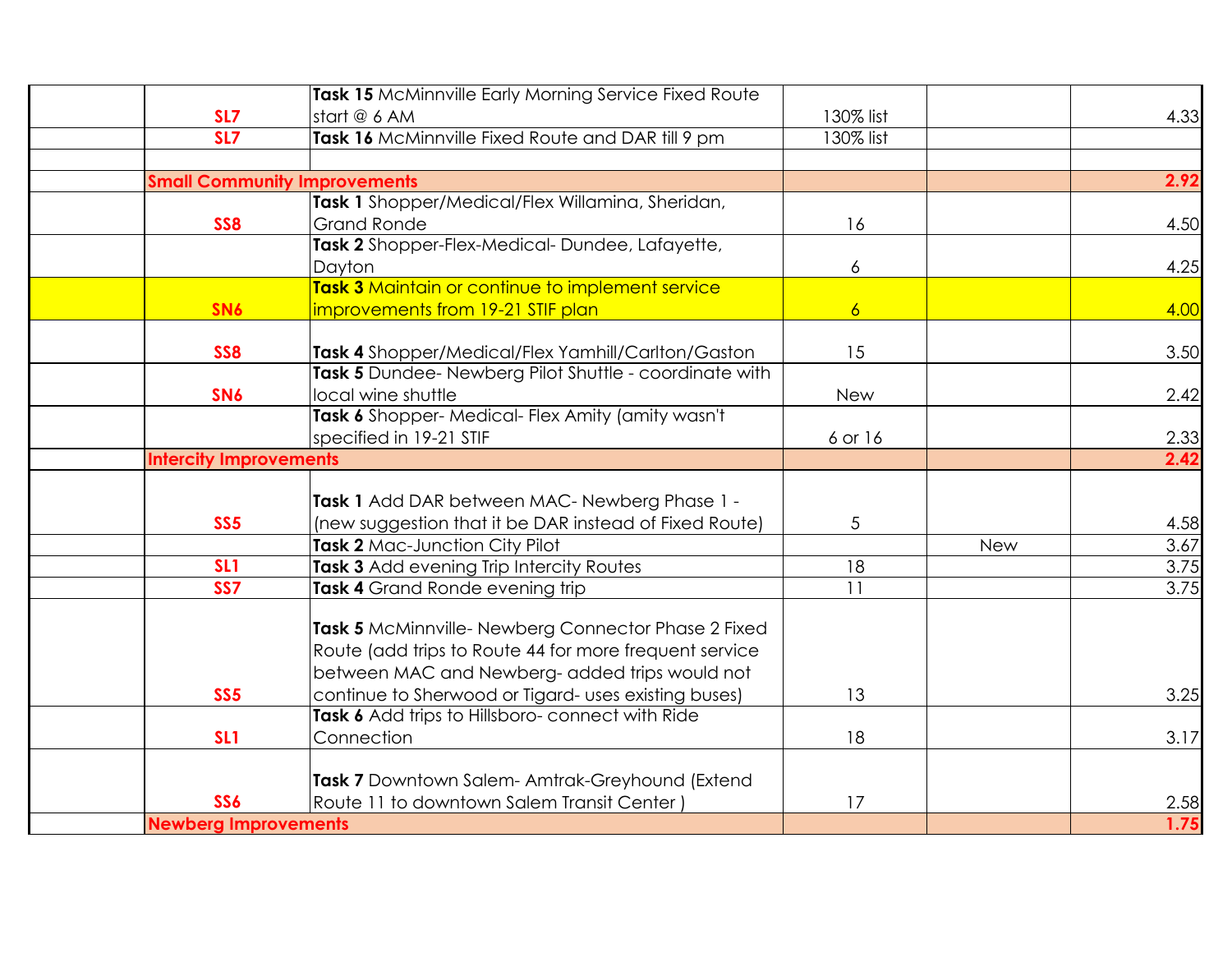|                 | Task 1 Maintain FY 19-21 Fixed Route Improvements     |    | 4.00 |
|-----------------|-------------------------------------------------------|----|------|
| SM <sub>3</sub> | Task 2 Maintain FY 19-21 DAR improvements             | 19 | 4.00 |
| SN6             | Task 3 Pilot- Micro Transit - Uber style service      |    | 3.09 |
| SM3             | <b>Task 4</b> Newberg DAR capacity                    |    | 3.00 |
|                 | Task 5 Newberg Early Evening DAR Service - add 1/2    |    |      |
|                 | hour of demand response, this includes ADA service,   |    |      |
| SS <sub>3</sub> | assumes 1 vehicle                                     | 4  | 2.64 |
|                 | Task 6 Newberg Early Evening Service (add 1/2 hour of |    |      |
|                 | service in eve (last trip leaves at 6:00 or 6:30 pm)  |    |      |
| SS <sub>3</sub> | Assumes 2 buses on all routes.                        |    | 2.27 |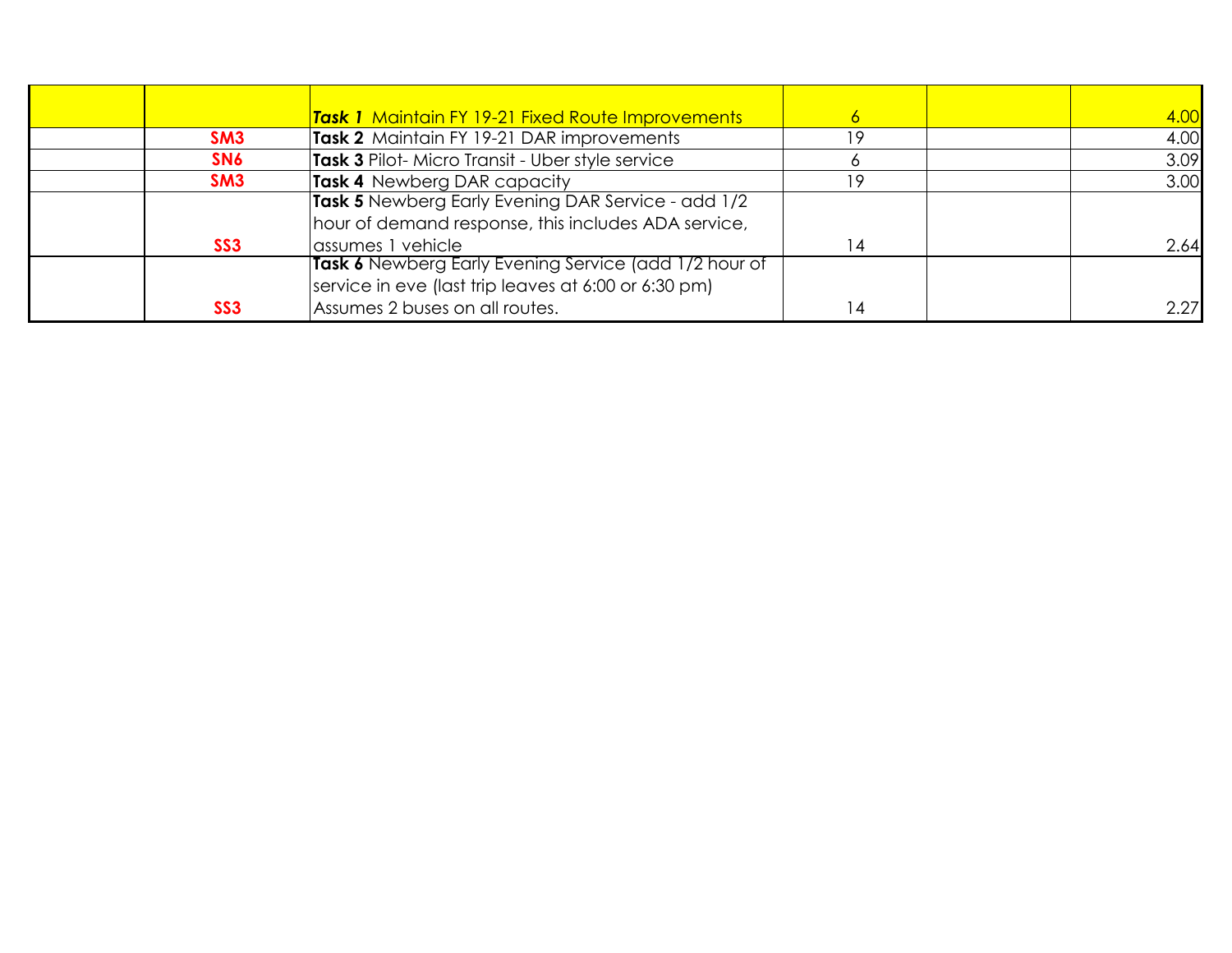|                                            | <b>Estimated Actual</b> |             | <b>Fiscal Year</b> |              |
|--------------------------------------------|-------------------------|-------------|--------------------|--------------|
|                                            | 2019-2021               | 2022        | 2023               | <b>TOTAL</b> |
| Programs                                   |                         | \$742,759   | \$747,759          | \$1,490,518  |
| Capital                                    |                         | \$626,375   | \$796,375          | \$1,422,750  |
| Service                                    |                         | \$772,110   | \$1,480,190        | \$2,252,300  |
| <b>Overall Total</b>                       | \$1,299,487             | \$2,141,244 | \$3,024,324        | \$6,465,055  |
| Preliminary Revenue Projection w/carryover | \$3,352,272             | \$1,421,679 | \$1,498,167        | \$6,272,118  |
| 100% Revenue Projection - Overall Total    |                         |             |                    | (\$192,937)  |
| Total vs 100% Projection                   |                         |             |                    | 103%         |
| 130% of Projection                         | \$3,352,272             | \$1,848,000 | \$1,948,000        | \$7,148,272  |
| 100% Revenue Projection - Overall Total    |                         |             |                    | \$683,217    |
| Total vs 130% Projection                   |                         |             |                    | 90%          |

Revenue Estimates:

https://www.oregon.gov/odot/RPTD/RPTD%20Committee%20Meeting%20Documents/STIF-Allocation-Estimates-Oct2020.pdf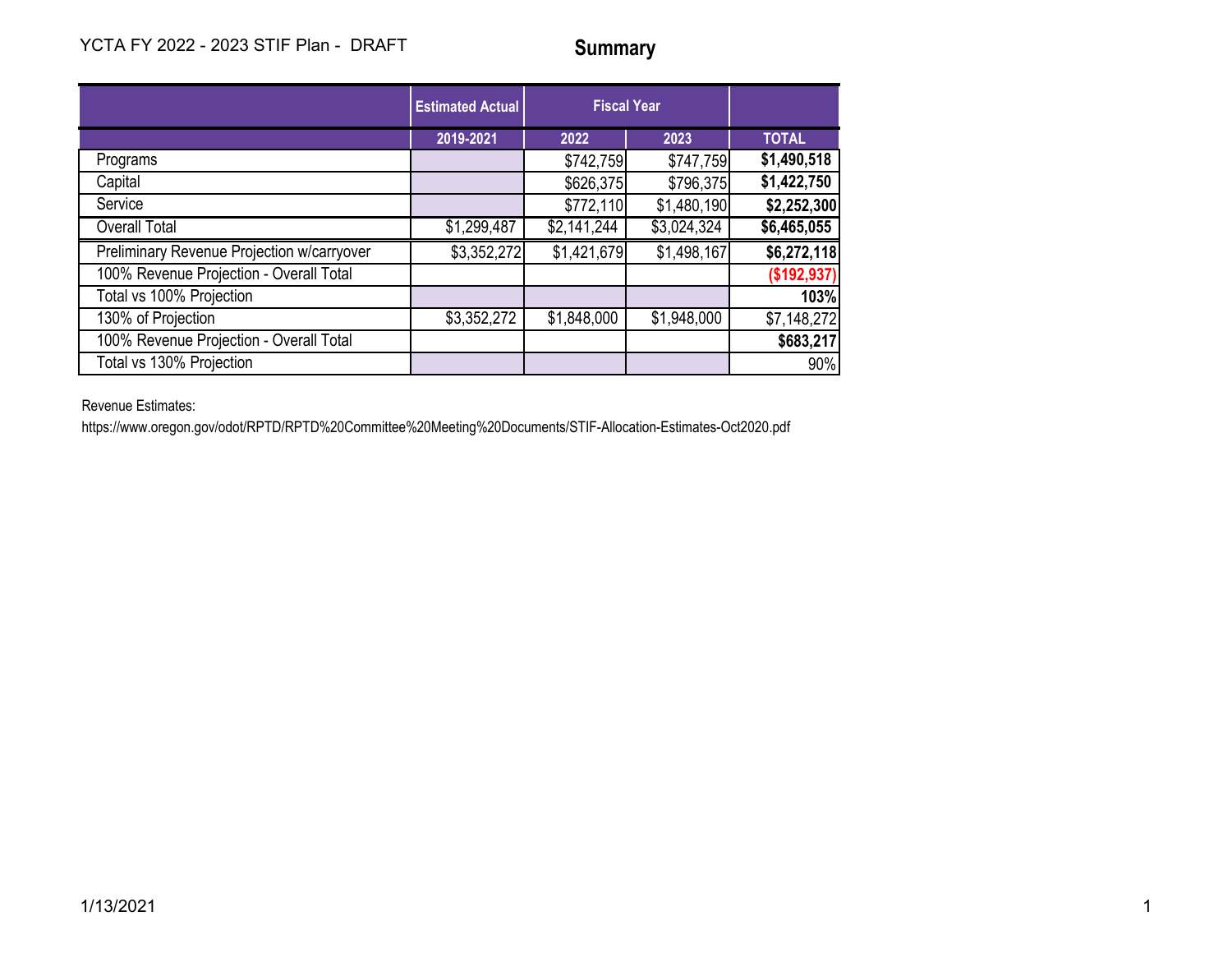|                                              |                 |                                                                            |                                                    |                                          |                           | <b>6.1 Project Detail Entry</b>                                                                                                                                                       |                                       |                          |                |                                                      |                         |           |
|----------------------------------------------|-----------------|----------------------------------------------------------------------------|----------------------------------------------------|------------------------------------------|---------------------------|---------------------------------------------------------------------------------------------------------------------------------------------------------------------------------------|---------------------------------------|--------------------------|----------------|------------------------------------------------------|-------------------------|-----------|
| <b>STIF Plan</b><br>Project &<br><b>Task</b> | Program<br>Area | <b>Committee</b><br><b>Survey Score</b><br>(within<br><b>Program Area)</b> | <b>Project Rank</b><br>(within<br>Program<br>Area) | <b>Project Name</b>                      | <b>Service</b><br>Area(s) | <b>Project/Task Description</b>                                                                                                                                                       | <b>Hold for</b><br><b>Plan Period</b> | Future STIF   Local Plan | Plan<br>Page # | <b>Total Cost</b><br>(Biennium)<br><b>Calculated</b> | FY 22 STIF   FY 23 STIF |           |
|                                              |                 |                                                                            | $\sim$                                             | FY 22-23 Programs                        |                           |                                                                                                                                                                                       |                                       |                          |                |                                                      |                         |           |
| P1                                           | Programs        | N/A                                                                        | $\sim$                                             | Programs Admin & Planning                | System-wide               | Programs Administration and Planning                                                                                                                                                  |                                       |                          |                | \$68,400                                             | \$34,200                | \$34,200  |
| P <sub>2</sub>                               | Programs        | 2.3                                                                        | $\mathbf{1}$                                       | <b>Customer Service Programs</b>         | System-wide               | Customer Service Programs: Planning, New Fare Program, Employer Pass Program                                                                                                          | No                                    | TDP, 2018                | C.9            | \$75,000                                             | \$35,000                | \$40,000  |
| P <sub>3</sub>                               | Programs        | 2.2                                                                        | 3 <sup>1</sup>                                     | Service Provider Programs                | System-wide               | Service Provider Programs: New Contract-Benefit Package                                                                                                                               | No                                    | TDP, 2018                | C.9            | \$1,217,118                                          | \$608,559               | \$608,559 |
| P <sub>4</sub>                               | Programs        | 2.2                                                                        | $\overline{a}$                                     | <b>Employee Programs</b>                 | System-wide               | Employee Programs: Employee-Advocate Recognition Program                                                                                                                              | No                                    | TDP, 2018                | C.9            | \$20,000                                             | \$10,000                | \$10,000  |
| P <sub>5</sub>                               | Programs        | 1.6                                                                        | $\overline{4}$                                     | Marketing                                | System-wide               | Marketing: Website & Social Media, Service Marketing, Customer Amenities<br>(Stops/Shelters), Bus Graphics and Branding                                                               | No                                    | TDP, 2018                | C.7, 9         | \$110,000                                            | \$55,000                | \$55,000  |
|                                              |                 |                                                                            | $\sim$                                             | FY 22-23 Capital                         |                           |                                                                                                                                                                                       |                                       |                          |                |                                                      |                         |           |
| C <sub>1</sub>                               | Capital         | N/A                                                                        | $\sim$                                             | Capital Admin & Planning                 | System-wide               | Capital Administration and Planning                                                                                                                                                   | $\qquad \qquad \blacksquare$          |                          | $\sim$         | \$62,750                                             | \$31,375                | \$31,375  |
| C <sub>2</sub>                               | Capital         | 3.6                                                                        | $\mathbf{1}$                                       | Small Capital Projects                   | System-wide               | Small Capital Projects: Technology, Bus Stops                                                                                                                                         | No                                    | TDP, 2018                | C.7            | \$355,000                                            | \$145,000               | \$190,000 |
| C <sub>3</sub>                               | Capital         | 2.8                                                                        | $\overline{2}$                                     | Buses                                    | System-wide               | Buses: Local Match, Replacment Buses, Expansion Buses                                                                                                                                 | No                                    | TDP, 2018                | C.7            | \$225,000                                            | \$50,000                | \$175,000 |
| C <sub>4</sub>                               | Capital         | 2.3                                                                        | $\mathfrak{Z}$                                     | Major Facility Planning and<br>Design    | System-wide               | Major Facility Planning and Design: Design and engineering for a new/expanded<br>transit center and/or bus storage facility                                                           | No                                    | TDP, 2018                | C.7            | \$300,000                                            | \$150,000               | \$150,000 |
| C <sub>5</sub>                               | Capital         | 1.4                                                                        | $\overline{4}$                                     | Capital/Program Reserve                  | System-wide               | Capital/Program Reserve: Capital and Operating Reserves                                                                                                                               | Yes                                   | TDP, 2018                | C.7            | \$500,000                                            | \$250,000               | \$250,000 |
|                                              |                 |                                                                            | $\sim$                                             | FY 22-23 Service                         |                           |                                                                                                                                                                                       |                                       |                          |                |                                                      |                         |           |
| S <sub>1</sub>                               | Service         | N/A                                                                        |                                                    | Service Improvements Admin 8<br>Planning | System-wide               | Service Improvements Administration and Planning                                                                                                                                      | $\overline{\phantom{a}}$              | $\overline{\phantom{a}}$ |                | \$100,220                                            | \$50,110                | \$50,110  |
| S <sub>2</sub>                               | Service         | 2.9                                                                        |                                                    | <b>Small Community</b><br>Improvements   | Small<br>Communities      | Small Community Improvements: Continue implementing local shopper/medical<br>shuttles serving small communities                                                                       | No                                    | TDP, 2018                | C.6            | \$532,000                                            | \$55,000                | \$477,000 |
| S <sub>3</sub>                               | Service         | 2.9                                                                        | $\overline{2}$                                     | McMinnville Improvements                 | McMinnville               | McMinnville Improvements: Maintain improvements implemented in FY 19-21 STIF<br>Plan, and continue to enhance service span, frequency, and coverage.                                  | No                                    | TDP, 2018                | C.6            | \$774,000                                            | \$333,000               | \$441,000 |
| S <sub>4</sub>                               | Service         | 2.4                                                                        | $\mathfrak{Z}$                                     | <b>Intercity Service Improvements</b>    | Intercity<br>Corridors    | Intercity Service Improvements: Implement McMinnville-Newberg Connector,<br>Additional Evening Trips, McMinnville-Junction City Connector, and addition of trips on<br>select routes. | No                                    | TDP, 2018                | C.6            | \$673,160                                            | \$170,000               | \$347,080 |
| S <sub>5</sub>                               | Service         | 1.8                                                                        | $\overline{4}$                                     | Newberg Improvements                     | Newberg                   | Newberg Improvements: Maintain improvements implemented in FY 19-21 STIF Plan,<br>and continue to enhance service span, frequency, and coverage.                                      | No                                    | TDP, 2018                | C.6            | \$329,000                                            | \$164,000               | \$165,000 |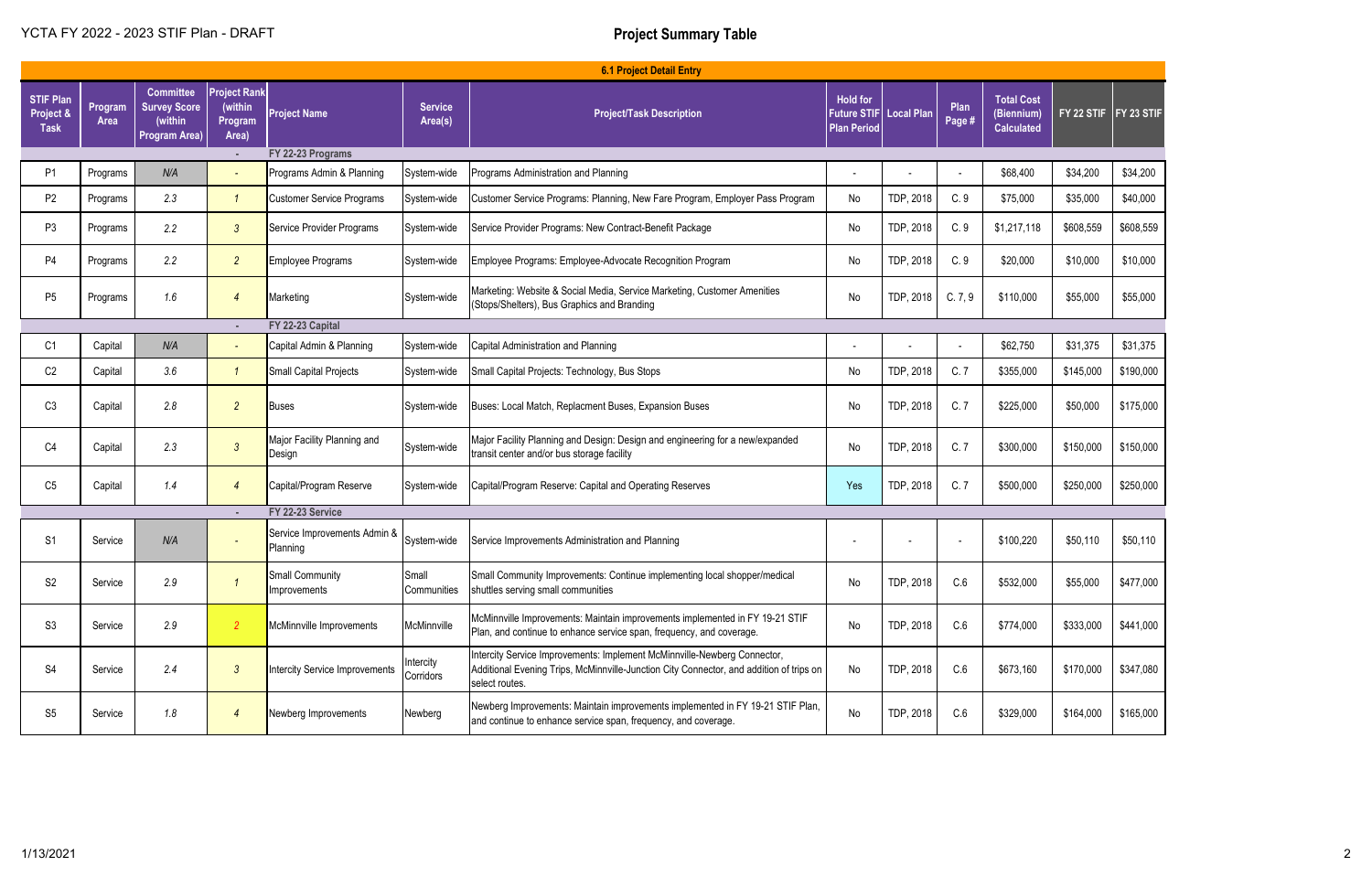| <b>STIF Plan</b><br>Project &<br>Task | Program<br>Area | <b>STIF</b><br>Plan<br>Project | <b>Task</b> | 100% or<br><b>130% List</b> | Project<br>Rank | <b>Committee</b><br><b>Survey Task</b><br>Score (w/in<br>program area) | <b>Task Rank</b><br>(within<br>Program<br>Area) | <b>Rec. Rank</b> | <b>Project Name</b>                   | <b>Service</b><br>Area(s) | <b>Task Description</b>                                                                                                                                                                          | lmpl. Year<br>(Lookup) Maintain | <b>Expand</b><br>or | <b>Maintain</b> | <b>Category</b> | <b>Category</b><br><b>Description</b><br>(Lookup) | Service Type   Time Capital Cost (Escalated to year- |             | of-expenditure dollars) | FY 22-23 Annual Operating or One- | <b>Admin</b><br><b>Share</b> | <b>Admin</b><br>Cost | <b>Planning</b><br><b>Share</b> | Planning<br>Cost |
|---------------------------------------|-----------------|--------------------------------|-------------|-----------------------------|-----------------|------------------------------------------------------------------------|-------------------------------------------------|------------------|---------------------------------------|---------------------------|--------------------------------------------------------------------------------------------------------------------------------------------------------------------------------------------------|---------------------------------|---------------------|-----------------|-----------------|---------------------------------------------------|------------------------------------------------------|-------------|-------------------------|-----------------------------------|------------------------------|----------------------|---------------------------------|------------------|
|                                       |                 |                                |             |                             |                 |                                                                        |                                                 |                  | <b>FY22-23 Programs</b>               |                           |                                                                                                                                                                                                  |                                 |                     |                 |                 |                                                   |                                                      | <b>FY22</b> | <b>FY23</b>             | <b>Total</b>                      |                              |                      |                                 |                  |
| P <sub>1.1</sub>                      | Programs        | P <sub>1</sub>                 |             | 100%                        |                 | N/A                                                                    |                                                 |                  | Programs Admin & Planning             |                           | System-wide   Task 1: Administration - All Programs                                                                                                                                              |                                 |                     |                 | 11.79.00        | Project<br>Administration                         | System-Wide                                          | \$34,200    | \$34,200                | \$68,400                          | Rollup                       |                      |                                 |                  |
| P1.2                                  | Programs        | P <sub>1</sub>                 |             | 100%                        |                 | N/A                                                                    |                                                 |                  | Programs Admin & Planning             | System-wide               | Task 2: Planning - All Programs                                                                                                                                                                  |                                 | $\sim$              |                 | 44.20.00        | Planning                                          | System-Wide                                          | \$0         | \$0                     | \$0                               | $\sim$                       | $\sim$               | Rollup                          |                  |
| P3.1                                  | Programs        | P <sub>3</sub>                 |             | 100%                        |                 | 1.8                                                                    |                                                 |                  | Service Provider Programs             | System-wide               | Task 1: New Contract-Benefit Package                                                                                                                                                             |                                 | $\sim$              |                 | $30.09.0^\circ$ | <b>Operations</b>                                 | System-Wide                                          | \$608,559   | \$608,559               | \$1,217,118                       |                              | $\sim$ $-$           |                                 |                  |
| P5.1                                  | Programs        | <b>P5</b>                      |             | 100%                        |                 | 2.9                                                                    |                                                 |                  | Marketing                             | System-wide               | Task 1: Website and Social Media                                                                                                                                                                 |                                 | $\sim$              | $\sim$          | 44.26.14        | Communications                                    | System-Wide                                          | \$5,000     | \$5,000                 | \$10,000                          | 38%                          | \$3,800              |                                 |                  |
| P5.2                                  | Programs        | <b>P5</b>                      |             | 100%                        |                 | 2.7                                                                    |                                                 |                  | Marketing                             | System-wide               | Task 3: Marketing YCT Services                                                                                                                                                                   |                                 | $\sim$              |                 | 44.26.14        | Communications                                    | System-Wide                                          | \$15,000    | \$15,000                | \$30,000                          | 38%                          | \$11,400             |                                 |                  |
| P5.3                                  | Programs        | <b>P5</b>                      |             | 100%                        |                 | 2.7                                                                    |                                                 |                  | Marketing                             | System-wide               | Task 2: Customer Information at stops/shelters and<br>other key locations                                                                                                                        |                                 | $\sim$              | $\sim$          | 44.26.14        | Communications                                    | System-Wide                                          | \$15,000    | \$15,000                | \$30,000                          | 38%                          | \$11,400             |                                 |                  |
| P5.4                                  | Programs        | P <sub>5</sub>                 |             | 100%                        |                 | 1.8                                                                    |                                                 |                  | Marketing                             | System-wide               | Task 4: Bus Graphics and Branding                                                                                                                                                                |                                 | $\sim$              | $\sim$ $-$      | 44.26.14        | Communications                                    | System-Wide                                          | \$20,000    | \$20,000                | \$40,000                          | 38%                          | \$15,200             |                                 |                  |
| P <sub>2.1</sub>                      | Programs        | <b>P2</b>                      |             | 100%                        |                 | 1.6                                                                    |                                                 |                  | <b>Customer Service Programs</b>      | System-wide               | Task 1: Fare Programs, including Youth, Low-Income<br>Discount, Students, etc.                                                                                                                   |                                 |                     |                 | 44.20.00        | Planning                                          | System-Wide                                          | \$25,000    | \$25,000                | \$50,000                          | 38%                          | \$19,000             |                                 |                  |
| P <sub>2.2</sub>                      | Programs        | <b>P2</b>                      |             | 100%                        |                 | 1.4                                                                    |                                                 |                  | <b>Customer Service Programs</b>      | System-wide               | Task 2: Employer Pass Program for colleges and<br>large employers                                                                                                                                |                                 |                     | $\sim$          | 44.20.00        | Planning                                          | System-Wide                                          | \$10,000    | \$15,000                | \$25,000                          |                              |                      |                                 |                  |
| P4.2                                  | Programs        | P <sub>4</sub>                 |             | 100%                        | $\overline{2}$  | 1.3                                                                    |                                                 |                  | Employee Programs                     | System-wide               | Task 2: Employee-Advocate Recognition                                                                                                                                                            |                                 | $\sim$              | $\sim$          | $30.09.0^\circ$ | <b>Operations</b>                                 | System-Wide                                          | \$10,000    | \$10,000                | \$20,000                          | 38%                          | \$7,600              |                                 |                  |
|                                       |                 |                                |             |                             |                 |                                                                        |                                                 |                  | FY 22-23 Capital                      |                           |                                                                                                                                                                                                  |                                 |                     |                 |                 | Project                                           |                                                      | <b>FY22</b> | <b>FY23</b>             | <b>Total</b>                      |                              |                      |                                 |                  |
| C1.1                                  | Capital         | C1                             |             | 100%                        |                 | N/A                                                                    |                                                 |                  | Capital Admin & Planning              | System-wide               | Task 1: Administration - All Capital Projects                                                                                                                                                    |                                 |                     |                 | 11.79.00        | Administration                                    | System-Wide                                          | \$21,375    | \$21,375                | \$42,750                          | Rollup                       | $\sim$               |                                 |                  |
| C1.2                                  | Capital         | C <sub>1</sub>                 |             | 100%                        |                 | N/A                                                                    |                                                 |                  | Capital Admin & Planning              | System-wide               | Task 2: Planning - All Capital Projects                                                                                                                                                          |                                 | $\sim$              |                 | 44.20.00        | Planning                                          | System-Wide                                          | \$10,000    | \$10,000                | \$20,000                          | $\sim$                       |                      | Rollup                          |                  |
| C <sub>2.1</sub>                      | Capital         | C <sub>2</sub>                 |             | 100%                        |                 | 5.0                                                                    |                                                 |                  | Small Capital Projects                | System-wide               | Fare System: New system with mobile ticketing<br>capabilities                                                                                                                                    |                                 |                     |                 |                 | Equipment<br>Purchase                             | System-Wide                                          | \$15,000    | \$15,000                | \$30,000                          | 5%                           | \$1,500              |                                 |                  |
| C2.2                                  | Capital         | C <sub>2</sub>                 |             | 100%                        |                 | 4.6                                                                    |                                                 |                  | Small Capital Projects                | System-wide               | Bus stops and amenities; continuation of past work to<br>install bus stop signs and customer amenities                                                                                           |                                 |                     |                 | C.              | Signs/Shelters<br>Purchase                        | System-Wide                                          | \$25,000    | \$50,000                | \$75,000                          | 5%                           | \$3,750              |                                 |                  |
| C2.3                                  | Capital         | C <sub>2</sub>                 |             | 100%                        |                 | 4.3                                                                    |                                                 |                  | Small Capital Projects                | System-wide               | User-driven scheduling technology, e.g., Uber/Lyft-<br>style service for pilot projects                                                                                                          |                                 |                     | $\sim$          |                 | Equipment<br>Purchase                             | System-Wide                                          | \$25,000    | \$25,000                | \$50,000                          | 5%                           | \$2,500              |                                 |                  |
| C2.4                                  | Capital         | C2                             |             | 100%                        |                 | 3.6                                                                    |                                                 |                  | Small Capital Projects                | System-wide               | Technology Enhancements: E.g., Upgrade 11 buses<br>for the real time information, including automated stop<br>announcements and signage (\$15,000 per bus); LED<br>signage on buses and at stops |                                 |                     | $\sim$          | A               | Equipment<br>Purchase                             | System-Wide                                          | \$50,000    | \$100,000               | \$150,000                         | 5%                           | \$7,500              |                                 |                  |
| C2.5                                  | Capital         | C <sub>2</sub>                 | -5          | 100%                        |                 | 2.5                                                                    | -5                                              | 5                | Small Capital Projects                | System-wide               | Install gate with surveillance/security acess system at<br>Chemeketa                                                                                                                             |                                 |                     |                 |                 | Equipment<br>Purchase                             | System-Wide                                          | \$25,000    | \$0                     | \$25,000                          | 5%                           | \$1,250              |                                 |                  |
| C3.1                                  | Capital         | C <sub>3</sub>                 |             | 100%                        | 2               | 2.3                                                                    |                                                 | 6                | Buses                                 | System-wide               | Local match for grants                                                                                                                                                                           |                                 | $\sim$              | $\sim$          | 111-00          | Vehicle Purchase                                  | System-Wide                                          | \$50,000    | \$0                     | \$50,000                          | 5%                           | \$2,500              |                                 | $\sim 10^{-11}$  |
| C3.2                                  | Capital         | C3                             |             | 100%                        |                 | 2.2                                                                    |                                                 |                  | Buses                                 |                           | System-wide Replacement Buses                                                                                                                                                                    |                                 |                     |                 | 111-00          | Vehicle Purchase                                  | System-Wide                                          | \$0         | \$175,000               | \$175,000                         | 5%                           | \$8,750              |                                 | $\sim$           |
| C4.1                                  | Capital         | C4                             |             | 100%                        |                 | 1.5                                                                    |                                                 |                  | Major Facility Planning and<br>Design | System-wide               | Transit Center Upgrades/Modifications - Landscaping,<br>bathrooms, smoking area, signage, etc.                                                                                                   |                                 |                     | $\sim$          | B               | <b>Facility Purchase</b>                          | System-Wide                                          | \$50,000    | \$50,000                | \$100,000                         | 5%                           | \$5,000              | 20%                             | \$20,000         |
| C4.2                                  | Capital         | C4                             |             | 100%                        |                 | 1.5                                                                    |                                                 |                  | Major Facility Planning and<br>Design | System-wide               | Research, Planning, Design, Engineering for a<br>new/expanded transit center and/or bus storage<br>facility                                                                                      |                                 |                     | $\sim$          | B               | Facility Purchase   System-Wide                   |                                                      | \$100,000   | \$100,000               | \$200,000                         | 5%                           | \$10,000             |                                 |                  |
| C3.3                                  | Capital         | C3                             |             | 100%                        |                 | 1.4                                                                    | 10                                              | 10 <sup>1</sup>  | Buses                                 |                           | System-wide   Expansion Buses                                                                                                                                                                    |                                 | $\sim$              | $\sim$ $-$      | 111-00          | Vehicle Purchase                                  | System-Wide                                          | \$0         | \$0                     | \$0                               | 5%                           | \$0                  |                                 |                  |
| C5.1                                  | Capital         | C5                             |             | 100%                        |                 | YES (91.7%)                                                            |                                                 | 11               | Capital/Program Reserve               | System-wide               | Reserve for planned or unplanned programs or<br>projects, or to save for multi-phased projects.                                                                                                  |                                 |                     | $\sim$ $-$      | 11.73.00        | Program Reserve   System-Wide                     |                                                      | \$250,000   | \$250,000               | \$500,000                         |                              |                      |                                 |                  |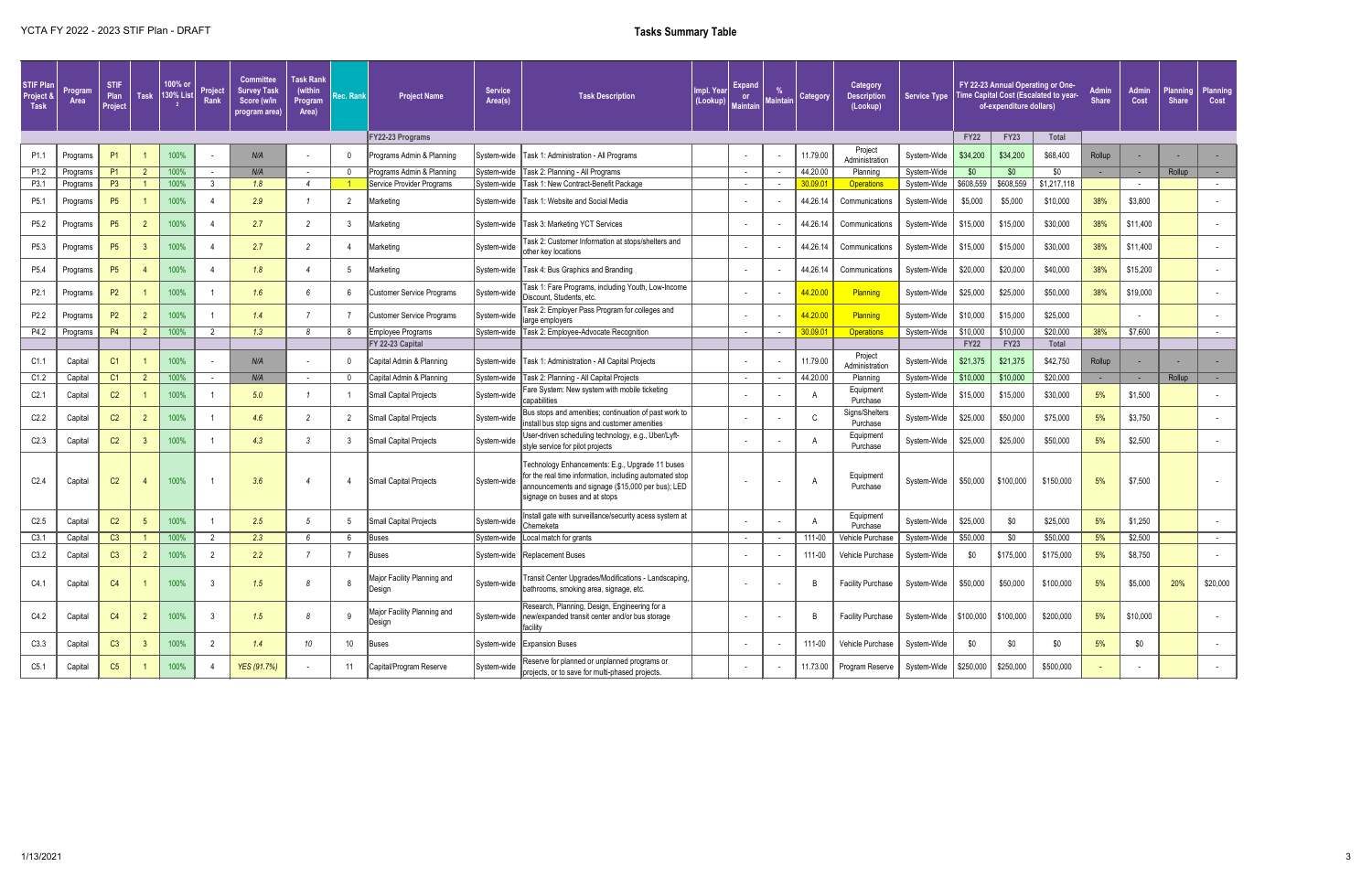| <b>STIF Plan</b><br>Project &<br>Task | Program<br>Area | <b>STIF</b><br>Plan<br>Project | <b>Task</b> | 100% or<br>130% Lis | Project<br>Rank | <b>Committee</b><br><b>Survey Task</b><br>Score (w/in<br>program area) | <b>Task Rank</b><br>(within<br>Program<br>Area) | <b>Rec. Rank</b> | <b>Project Name</b>                      | <b>Service</b><br>Area(s)   | <b>Task Description</b>                                                                                                                                                                                                                                                                                                                                                           | <b>Impl. Year</b><br>(Lookup) | Expand<br>or<br><b>Maintain</b> | <b>Maintain</b> | Category | <b>Category</b><br><b>Description</b><br>(Lookup) | <b>Service Type</b>        |             | FY 22-23 Annual Operating or One-<br>of-expenditure dollars) | Time Capital Cost (Escalated to year- | <b>Admin</b><br><b>Share</b> | <b>Admir</b><br>Cost | Planning<br><b>Share</b> | Planning<br>Cost |
|---------------------------------------|-----------------|--------------------------------|-------------|---------------------|-----------------|------------------------------------------------------------------------|-------------------------------------------------|------------------|------------------------------------------|-----------------------------|-----------------------------------------------------------------------------------------------------------------------------------------------------------------------------------------------------------------------------------------------------------------------------------------------------------------------------------------------------------------------------------|-------------------------------|---------------------------------|-----------------|----------|---------------------------------------------------|----------------------------|-------------|--------------------------------------------------------------|---------------------------------------|------------------------------|----------------------|--------------------------|------------------|
|                                       |                 |                                |             |                     |                 |                                                                        |                                                 |                  | FY 22-23 Service                         |                             |                                                                                                                                                                                                                                                                                                                                                                                   |                               |                                 |                 |          |                                                   |                            | <b>FY22</b> | <b>FY23</b>                                                  | <b>Total</b>                          |                              |                      |                          |                  |
| S1.1                                  | Service         | S <sub>1</sub>                 |             | 100%                |                 | N/A                                                                    | $\sim$                                          | $\theta$         | Service Improvements Admin &<br>Planning |                             | System-wide Service Improvements - Admin                                                                                                                                                                                                                                                                                                                                          |                               | Expand                          |                 | 11.79.00 | Project<br>Administration                         | System-Wide                | \$48,110    | \$48,110                                                     | \$96,220                              | Rollup                       |                      |                          |                  |
| S <sub>1.2</sub>                      | Service         | S <sub>1</sub>                 |             | 100%                |                 | N/A                                                                    |                                                 |                  | Service Improvements Admin &<br>Planning |                             | System-wide Service Improvements - Planning                                                                                                                                                                                                                                                                                                                                       |                               | Expand                          |                 | 44.20.00 | Planning                                          | System-Wide                | \$2,000     | \$2,000                                                      | \$4,000                               |                              |                      | Rollup                   |                  |
| S <sub>2.1</sub>                      | Service         | S <sub>2</sub>                 |             | 100%                |                 | 4.6                                                                    | 10                                              |                  | <b>Small Community Improvements</b>      | <b>Small</b><br>Communities | Task 1 Shopper/Medical/Flex Willamina, Sheridan<br>Grand Ronde                                                                                                                                                                                                                                                                                                                    | 2020                          | Maintain                        |                 | 30.09.0  | Operations                                        | Demand-<br>Response        | \$41,000    | \$145,000                                                    | \$186,000                             | 10%                          | \$18,600             |                          |                  |
| S3.1                                  | Service         | S3                             |             | 100%                |                 | 6.1                                                                    |                                                 |                  | McMinnville Improvements                 | McMinnville                 | Task 1 McMinnville Saturday Service: Dial-A-Ride                                                                                                                                                                                                                                                                                                                                  | 2019                          | Maintain                        | 17%             | 30.09.0  | Operations                                        | Demand<br>Response         | \$34,000    | \$35,000                                                     | \$69,000                              | $1\%$                        | \$690                |                          |                  |
| S3.3                                  | Service         | S3                             |             | 100%                |                 | 5.7                                                                    |                                                 |                  | McMinnville Improvements                 | McMinnville                 | Task 9 McMinnville Service Expansion: Fixed-Route.<br>Route 4 west extension on 2nd and to Booth Bend<br>Road as previously implemented.)                                                                                                                                                                                                                                         | 2019                          | Maintain                        | 16%             | 30.09.0  | Operations                                        | Fixed-Route                | \$94,000    | \$95,000                                                     | \$189,000                             | $1\%$                        | \$1,890              |                          |                  |
| S3.4                                  | Service         | S3                             |             | 100%                |                 | 5.5                                                                    |                                                 |                  | McMinnville Improvements                 | McMinnville                 | Task 6 McMinnville Saturday Service: Fixed-Route<br>[Implemented by re-routing Routes 22 and 44]                                                                                                                                                                                                                                                                                  | 2019                          | Maintain                        | 54%             | 30.09.0  | Operations                                        | Fixed-Route                | \$34,000    | \$35,000                                                     | \$69,000                              | $1\%$                        | \$690                |                          |                  |
| S3.6                                  | Service         | S3                             |             | 100%                |                 | 5.1                                                                    |                                                 |                  | McMinnville Improvements                 | McMinnville                 | Task 10 McMinnville Service Expansion: Demand-<br>Response Expansion                                                                                                                                                                                                                                                                                                              | 2019                          | Maintain                        | <b>21%</b>      | 30.09.0  | Operations                                        | Demand<br>Response         | \$69,000    | \$69,000                                                     | \$138,000                             | $1\%$                        | \$1,380              |                          |                  |
| S5.2                                  | Service         | S <sub>5</sub>                 |             | 100%                |                 | 3.0                                                                    | 22                                              | 6                | Newberg Improvements                     | Newberg                     | Newberg Dial-A-Ride Capacity                                                                                                                                                                                                                                                                                                                                                      | 2019                          | Maintain                        | 4%              | 30.09.0  | Operations                                        | Demand<br>Response         | \$137,000   | \$138,000                                                    | \$275,000                             | $1\%$                        | \$2,750              |                          |                  |
| S2.2                                  | Service         | S <sub>2</sub>                 |             | 100%                |                 | 4.3                                                                    | 14                                              |                  | <b>Small Community Improvements</b>      | Small<br>Communities        | Task 2 Shopper-Flex-Medical- Dundee, Lafayette,<br>Dayton                                                                                                                                                                                                                                                                                                                         | 2023                          | Expand                          |                 | 30.09.0  | Operations                                        | Demand<br>Response         | \$0         | \$118,000                                                    | \$118,000                             | 10%                          | \$11,800             |                          |                  |
| S <sub>2.4</sub>                      | Service         | S <sub>2</sub>                 |             | 100%                |                 | 3.4                                                                    | 18                                              |                  | <b>Small Community Improvements</b>      | Small<br>Communities        | Task 4 Shopper/Medical/Flex Yamhill/Carlton/Gaston                                                                                                                                                                                                                                                                                                                                | 2023                          | Expand                          |                 | 30.09.0  | Operations                                        | Demand-<br>Response        | \$0         | \$145,000                                                    | \$145,000                             | 10%                          | \$14,500             |                          |                  |
| S2.6                                  | Service         | S <sub>2</sub>                 |             | 100%                |                 | 2.2                                                                    | 26                                              | 9                | <b>Small Community Improvements</b>      | Small<br>Communities        | Task 6 Dundee- Newberg Pilot Shuttle - coordinate<br>with local wine shuttle                                                                                                                                                                                                                                                                                                      | 2022                          | Expand                          |                 | 30.09.0  | Operations                                        | <b>Demand-</b><br>Response | \$14,000    | \$69,000                                                     | \$83,000                              | 10%                          | \$8,300              |                          |                  |
| S3.2                                  | Service         | S3                             |             | 100%                |                 | 6.1                                                                    |                                                 | 10               | McMinnville Improvements                 | McMinnville                 | Task 2 McMinnville: Evening Service: Fixed-Route<br>Until 7 pm                                                                                                                                                                                                                                                                                                                    | 2022                          | Expand                          |                 | 30.09.0  | Operations                                        | Fixed-Route                | \$51,000    | \$51,000                                                     | \$102,000                             | $1\%$                        | \$1,020              |                          |                  |
| S3.5                                  | Service         | S3                             |             | 100%                |                 | 5.3                                                                    |                                                 |                  | McMinnville Improvements                 | McMinnville                 | Task 5 McMinnville Evening Service: Dial-A-Ride, Until<br>7 pm                                                                                                                                                                                                                                                                                                                    | 2022                          | Expand                          |                 | 30.09.0  | Operations                                        | Demand<br>Response         | \$34,000    | \$35,000                                                     | \$69,000                              | $1\%$                        | \$690                |                          |                  |
| S3.7                                  | Service         | S3                             |             | 100%                |                 | 5.2                                                                    |                                                 | 12               | McMinnville Improvements                 | McMinnville                 | Task 8 McMinnville Pilot Microtransit-(Uber-Style<br>Service Model)                                                                                                                                                                                                                                                                                                               | 2023                          | Expand                          |                 | 30.09.01 | Operations                                        | Demand-<br>Response        | \$0         | \$104,000                                                    | \$104,000                             | 10%                          | \$10,400             |                          |                  |
| S3.9                                  | Service         | S3                             |             | 100%                |                 | 4.3                                                                    | 12                                              | 13               | McMinnville Improvements                 | McMinnville                 | Task 11 McMinnville Early Morning Service: Fixed-<br>Route. Start at 7 am (Route 2)                                                                                                                                                                                                                                                                                               | 2022                          | Expand                          |                 | 30.09.01 | Operations                                        | Fixed-Route                | \$17,000    | \$17,000                                                     | \$34,000                              | $1\%$                        | \$340                |                          |                  |
| S4.1                                  | Service         | <b>S4</b>                      |             | 100%                |                 | 4.6                                                                    | 11                                              |                  | <b>Intercity Service Improvements</b>    | Intercity<br>Corridors      | Task 1 McMinnville-Newberg Connector, Phase 1<br>(potential Dial-A-Ride/Shuttle service type for first year<br>startup)                                                                                                                                                                                                                                                           | 2022                          | Expand                          |                 | 30.09.0  | Operations                                        | Fixed-Route                | \$69,000    | \$69,000                                                     | \$138,000                             | $1\%$                        | \$1,380              |                          |                  |
| S3.8                                  | Service         | <b>S3</b>                      |             | 130%                |                 | 5.0                                                                    | -9                                              | 15 <sup>15</sup> | McMinnville Improvements                 | McMinnville                 | Task 7 McMinnville Early Morning Service: Dial-A-<br>Ride, Start at 6 am                                                                                                                                                                                                                                                                                                          |                               | Expand                          |                 | 30.09.01 | Operations                                        | Demand-<br>Response        | \$0         | \$0                                                          | \$0                                   | $1\%$                        | \$0                  |                          |                  |
| S3.10                                 | Service         | S3                             | 10          |                     |                 | 4.3                                                                    | 12                                              | 16 <sup>1</sup>  | McMinnville Improvements                 | McMinnville                 | Task 12 McMinnville Morning Service: Fixed-Route.<br>Start at 6 am                                                                                                                                                                                                                                                                                                                |                               | Expand                          |                 | 30.09.0  | Operations                                        | <b>Demand-</b><br>Response | \$0         | \$0                                                          | \$0                                   | $1\%$                        | \$0                  |                          |                  |
| S4.3                                  | Service         | <b>S4</b>                      |             | 100%                |                 | 3.8                                                                    | 15                                              |                  | <b>Intercity Service Improvements</b>    | Intercity<br>Corridors      | Task 3 Add Evening Trip on Intercity Routes [Rt 33<br>Hillsboro Prioritized]                                                                                                                                                                                                                                                                                                      | 2022                          | Expand                          |                 | 30.09.01 | Operations                                        | Fixed-Route                | \$34,000    | \$87,000                                                     | \$121,000                             | $1\%$                        | \$1,210              |                          |                  |
| S4.4                                  | Service         | <b>S4</b>                      |             | 100%                |                 | 3.8                                                                    | 15                                              | 18               | ntercity Service Improvements            | Intercity<br>Corridors      | Task 4 Add Grand Ronde evening trip                                                                                                                                                                                                                                                                                                                                               | 2022                          | Expand                          |                 | 30.09.0  | Operations                                        | Fixed-Route                | \$33,000    | \$33,000                                                     | \$66,000                              | $1\%$                        | \$660                |                          |                  |
| S4.2                                  | Service         | <b>S4</b>                      |             | 100%                | 3               | 3.7                                                                    | 17                                              | 19               | ntercity Service Improvements            | Intercity<br>Corridors      | Task 2 McMinnville-Junction City: 10% match for STIF<br>discretionary grant for 21-22; funds to continue in<br>FY23. Costs are 50% of project (Yamhill County<br>share). Benton and Yamhill Counties submitted<br>applications for a shared project. If approved will meed<br>match for the project and will need to add money in<br>the 2023 year to continue pilot if necessary | 2023                          | Expand                          |                 | 30.09.01 | Operations                                        | Fixed-Route                |             | \$54,080                                                     | \$54,080                              | 33%                          | \$18,000             | 7%                       | \$4,000          |
| C2.6                                  | Capital         | C <sub>2</sub>                 |             | 100%                |                 | $\sim$                                                                 | $\qquad \qquad$                                 | 19.1             | Small Capital Projects                   | System-wide                 | McMinnville to Junction City Project Signs/Shelters:<br>half of local match for STIF discretionary grant                                                                                                                                                                                                                                                                          |                               | $\sim$                          |                 | C        | Signs/Shelters<br>Purchase                        | System-Wide                | \$5,000     | \$0                                                          | \$5,000                               |                              |                      |                          |                  |
| S4.5                                  | Service         | <b>S4</b>                      |             | 100%                |                 | 3.3                                                                    | 19                                              | 20               | ntercity Service Improvements            | Intercity<br>Corridors      | Task 5 McMinnville-Newberg Connector, Phase 2                                                                                                                                                                                                                                                                                                                                     | 2023                          | Expand                          |                 | 30.09.0  | Operations                                        | Fixed-Route                | \$0         | \$69,000                                                     | \$69,000                              | $1\%$                        | \$690                |                          |                  |
| S4.6                                  | Service         | <b>S4</b>                      |             | 100%                |                 | 3.2                                                                    | 20                                              | 21               | Intercity Service Improvements           | Intercity<br>Corridors      | Task 6 Add Hillsboro Trips - Connect with Ride<br>Connection                                                                                                                                                                                                                                                                                                                      | 2022                          | Expand                          |                 | 30.09.0  | Operations                                        | Fixed-Route                | \$34,000    | \$35,000                                                     | \$69,000                              | $1\%$                        | \$690                |                          |                  |
| S4.7                                  | Service         | <b>S4</b>                      |             | 100%                |                 | 2.6                                                                    | 24                                              | 22               | ntercity Service Improvements            | Intercity<br>Corridors      | Task 7 Extend West Salem route to downtown Salem,<br>with possible connection to Amtrak and Greyhound                                                                                                                                                                                                                                                                             |                               | Expand                          |                 | 30.09.0  | Operations                                        | Fixed-Route                | \$0         | \$0                                                          | \$0                                   | 5%                           | \$0                  |                          |                  |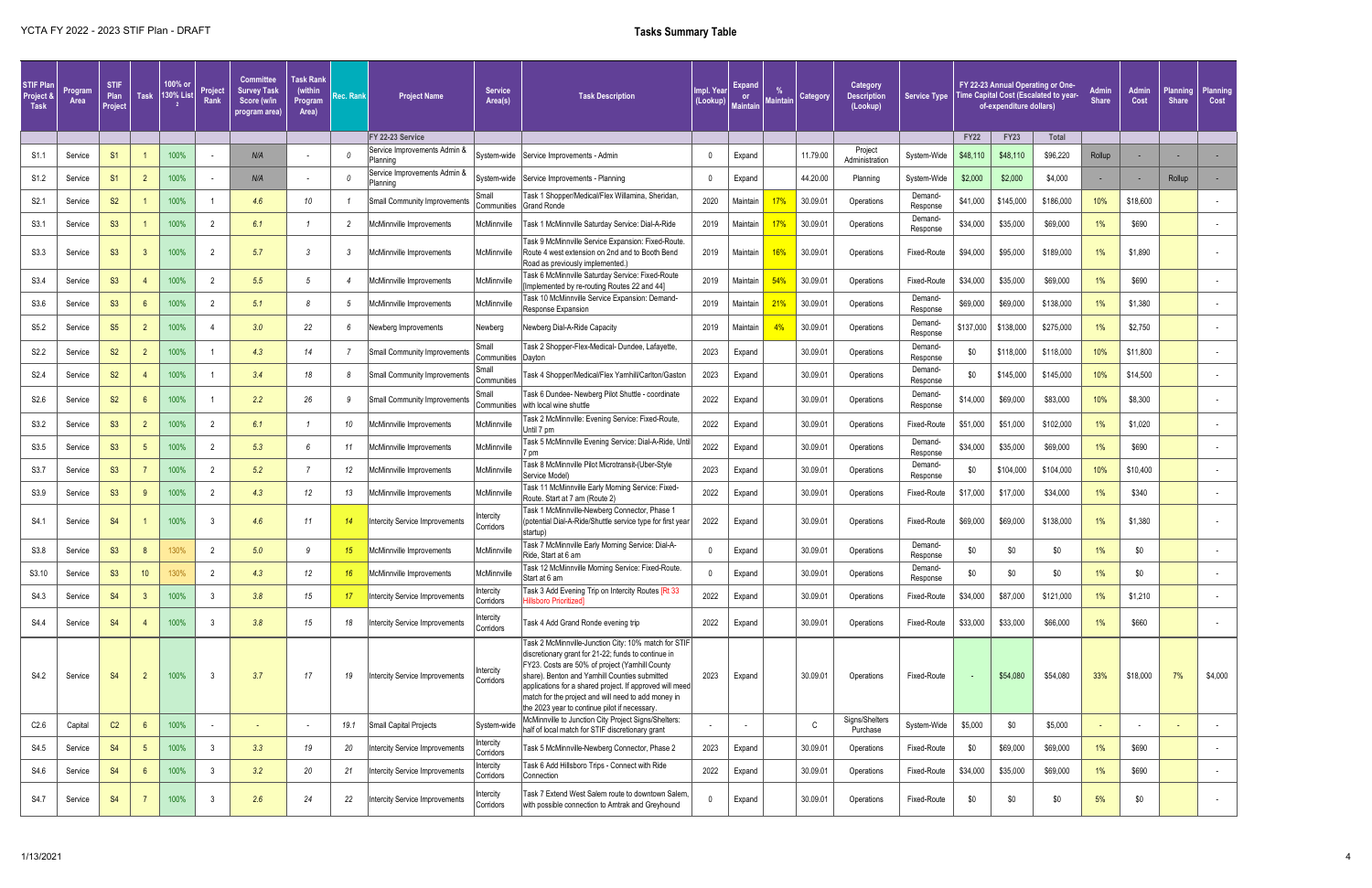| STIF Plan<br>Project & | Program<br>Area | <b>STIF</b><br>Plan<br>Project | Task            | 100% or<br><b>130% List</b> | Project<br>Rank | <b>Committee</b><br><b>Survey Task</b><br>Score (w/in<br>program area) | <b>Task Rank</b><br>(within<br>Program<br>Area) | ec. Rank | <b>Project Name</b>      | <b>Service</b><br>Area(s) | <b>Task Description</b>                                                                                                       | Impl. Year | <b>Expand</b><br>(Lookup) Maintain | <b>Maintain</b> | <b>Category</b> | <b>Category</b><br><b>Description</b><br>(Lookup) | <b>Service Type</b> |          | of-expenditure dollars) | FY 22-23 Annual Operating or One-<br>Time Capital Cost (Escalated to year- | <b>Admin</b><br><b>Share</b> | <b>Admin</b><br><b>Cost</b> | <b>Planning</b><br><b>Share</b> | Planning<br>Cost |
|------------------------|-----------------|--------------------------------|-----------------|-----------------------------|-----------------|------------------------------------------------------------------------|-------------------------------------------------|----------|--------------------------|---------------------------|-------------------------------------------------------------------------------------------------------------------------------|------------|------------------------------------|-----------------|-----------------|---------------------------------------------------|---------------------|----------|-------------------------|----------------------------------------------------------------------------|------------------------------|-----------------------------|---------------------------------|------------------|
| S5.1                   | Service         | S <sub>5</sub>                 |                 | 100%                        |                 |                                                                        | $\epsilon$                                      | 23       | Newberg Improvements     | Newberg                   | Newberg Pilot Microtransit-(Uber-Style Service Model)                                                                         |            | Expand                             |                 | 30.09.01        | Operations                                        | Demand-<br>Response | \$0      |                         | \$0\$                                                                      | $1\%$                        | \$0                         |                                 |                  |
| S5.3                   | Service         | <b>S5</b>                      |                 | 100%                        |                 | 2.6                                                                    | 23                                              | 24       | Newberg Improvements     | Newberg                   | Newberg Early Evening Service: Dial-A-Ride                                                                                    | 2022       | Expand                             |                 | 30.09.01        | Operations                                        | Demand-<br>Response | \$9,000  | \$9,000                 | \$18,000                                                                   | $1\%$                        | \$180                       |                                 |                  |
| S5.4                   | Service         | <b>S5</b>                      |                 | 100%                        |                 | 2.3                                                                    | $\sim$<br>- 20                                  | 25       | Newberg Improvements     | Newberg                   | Newberg Early Evening Service: Fixed-Route                                                                                    | 2022       | Expand                             |                 | 30.09.01        | Operations                                        | Fixed-Route         | \$18,000 | \$18,000                | \$36,000                                                                   | $1\%$                        | \$360                       |                                 |                  |
| S3.z3                  | Service         | S3                             | z3              | 130%                        | $\sim$          | 5.7                                                                    |                                                 |          | McMinnville Improvements | McMinnville               | Task 9 McMinnville Service Expansion: Fixed-Route.<br>(Route 3 bidirectional service on Evans/27th and<br>serve Senior Center |            | Expand                             |                 | 30.09.01        | Operations                                        | Fixed-Route         | \$0      | \$0                     | \$0                                                                        | $1\%$                        | \$0                         |                                 |                  |
| S3.z11                 | Service         | S3                             | z11             | 130%                        |                 | N/A                                                                    |                                                 |          | McMinnville Improvements | McMinnville               | Task 13 McMinnville Later Evening Service: Fixed-<br>Route. Service until 9 pm.                                               |            | Expand                             |                 | 30.09.01        | Operations                                        | Fixed-Route         | \$0      | \$0                     | \$0                                                                        | $1\%$                        | \$0                         |                                 |                  |
| S3.z11                 | Service         | S3                             | z <sub>11</sub> | 130%                        |                 | N/A                                                                    |                                                 |          | McMinnville Improvements | McMinnville               | Task 14 McMinnville Later Evening Service: Dial-A-<br>Ride. Service until 9 pm.                                               |            | Expand                             |                 | 30.09.01        | Operations                                        | Demand-<br>Response | \$0      | \$0                     | \$0                                                                        | $1\%$                        | \$0                         |                                 |                  |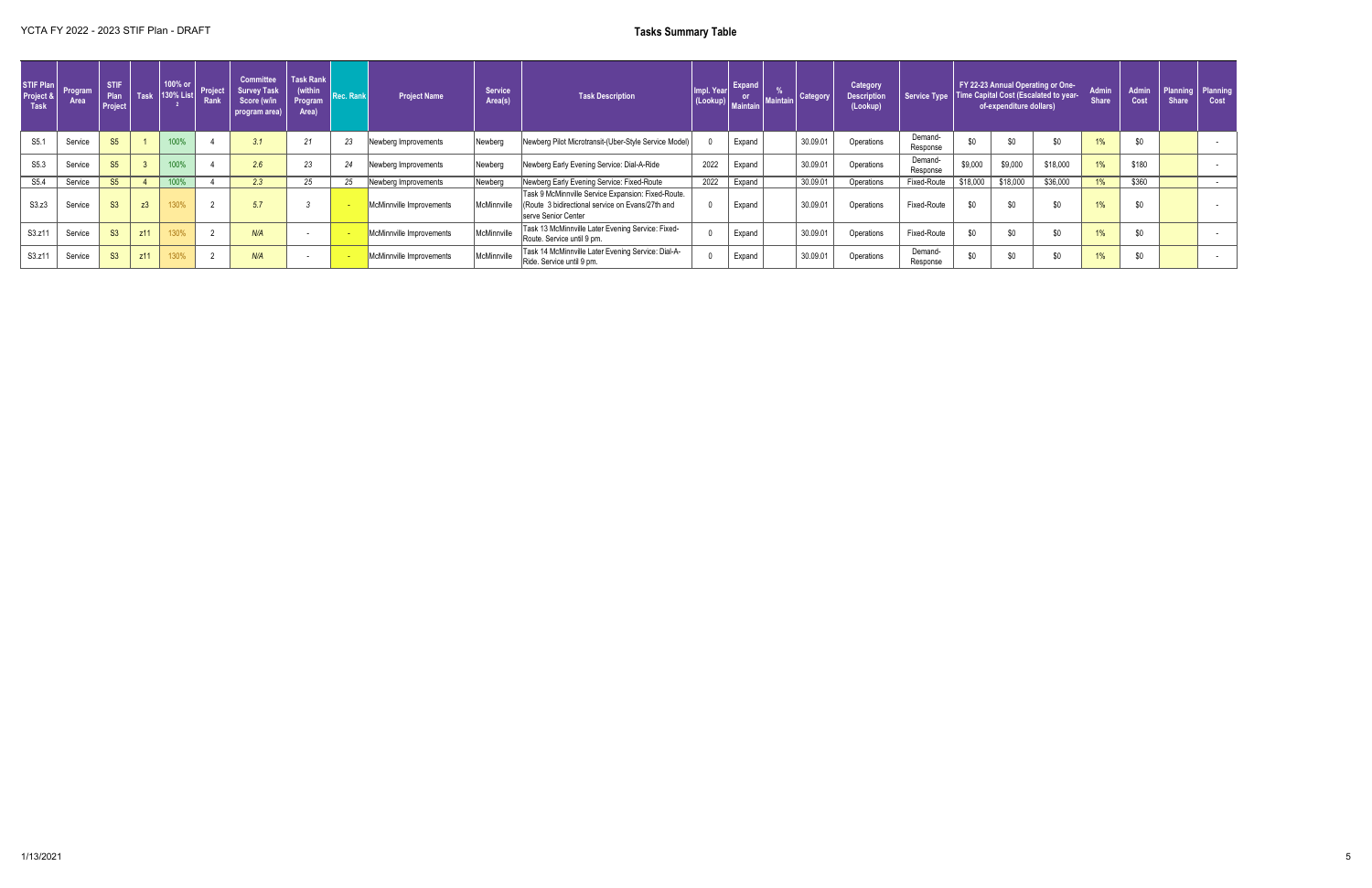|                                             |                      |                                 |                           | %Difference   | YAMHILL COUNTY STF - 2021-2023 Biennuim Requests |                 |                 |                 |
|---------------------------------------------|----------------------|---------------------------------|---------------------------|---------------|--------------------------------------------------|-----------------|-----------------|-----------------|
|                                             |                      |                                 | 2021-2023                 | between 2019- | 2021-2023                                        | 2019-2021       | 2017-19         | 2015-17         |
|                                             |                      |                                 | <b>Biennuim</b>           | 2021 & 2021-  | <b>Committee</b>                                 | <b>Biennuim</b> | <b>Biennuim</b> | <b>Biennuim</b> |
| <b>Organization</b>                         | 2021-2022            | 2022-2023                       | <b>Total</b>              | 2023          | <b>Recommendation</b>                            | <b>Totals</b>   | <b>Totals</b>   | <b>Totals</b>   |
| <b>Yamhill County Allocation</b>            | \$251,841.00         | \$251,842.00                    | \$503,684.00              |               |                                                  | \$507,097       | \$504,943       | \$612,030       |
| Admin                                       | Ś<br>2,000.00        | 2,000.00<br>Ŝ.                  | Ŝ.<br>4,000.00            |               |                                                  | \$4,000         | \$4,000         | \$4,000         |
| <b>Yamhill County Allocation Less Admin</b> | \$249,841.00         | \$249,841.00                    | \$499,684.00              |               |                                                  |                 |                 | \$10,000        |
| <b>YCTA Operating</b>                       | \$249,841.00         | \$249,841.00                    | \$499,684.00              |               |                                                  | \$503,097       | \$413,683       | \$512,030       |
| YCTA PM-see *5310                           |                      |                                 |                           |               |                                                  |                 |                 |                 |
| MV Advancements Operating                   |                      |                                 |                           |               |                                                  |                 | \$34,200        | \$42,000        |
| MV Advancements PM                          | 25,000.00<br>\$      | \$<br>25,000.00                 | l \$<br>50,000.00         |               |                                                  | \$50,000        | 15960           |                 |
| <b>OMRS Operating</b>                       | \$<br>4,000.00       | \$<br>4,000.00                  | l \$<br>8,000.00          |               |                                                  | \$8,000         | \$6,600         | \$8,000         |
| OMRS PM-see 5310                            |                      |                                 |                           |               |                                                  |                 |                 |                 |
| <b>Special Olympics</b>                     | 2,000.00<br>\$       | $\ddot{\mathsf{S}}$<br>4,000.00 | l \$<br>6,000.00          |               |                                                  | \$6,000         | \$6,500         | \$8,500         |
| <b>ABACUS Operating</b>                     | \$<br>11,000.00      | $\mathsf{S}$<br>11,000.00       | $\sqrt{5}$<br>22,000.00   |               |                                                  | \$22,000        | \$22,000        | \$27,500        |
| <b>AVACUS PM</b>                            | \$<br>1,000.00       | Ś.<br>1,000.00                  | l \$<br>2,000.00          |               |                                                  | \$2,000         | 2000            |                 |
| Total requests                              | $\zeta$<br>43,000.00 | \$<br>45,000.00                 | 88,000.00<br>$\mathsf{S}$ |               |                                                  | \$591,097       | \$504,943       | \$612,030       |
|                                             |                      |                                 | *5310 Requests            |               |                                                  |                 |                 |                 |
|                                             |                      |                                 |                           | % Difference  |                                                  |                 |                 |                 |
|                                             |                      |                                 | 2021-2023                 | from 2019-    | 2021-2023                                        |                 |                 |                 |
|                                             |                      |                                 | Biennuim                  | 2021 & 2021-  | Committee                                        | 2019-2021       | 2017-19         | 2015-2017       |
| Organization                                | 2021-2022            | 2022-2023                       | Total                     | 2023          | Recommendation                                   | Allocation      | Allocation      | Allocation      |
| <b>Yamhill Coiunty Allocation</b>           | \$342,141.50         | \$342,141.50                    | \$684,283.00              |               |                                                  | \$681,455       | \$672,234       | \$696,462       |
|                                             |                      |                                 |                           |               |                                                  |                 |                 |                 |
| <b>YCTA</b>                                 | \$336,141.50         | \$336,141.50                    | \$672,283.00              |               |                                                  | \$669,445       | \$660,654       | \$666,462       |
|                                             |                      |                                 |                           |               |                                                  |                 |                 | \$2,244         |
| <b>OMRS</b>                                 | \$<br>6,000.00       | \$<br>6,000.00                  | \$<br>12,000.00           |               |                                                  | \$12,000        | \$11,580        | 10744           |
|                                             |                      |                                 |                           |               |                                                  |                 |                 | 17012           |
|                                             |                      |                                 |                           |               |                                                  |                 |                 |                 |
| <b>Total</b>                                | \$342,141.50         | \$342,141.50                    | \$684,283.00              |               |                                                  | \$681,445       | \$672,234       | \$696,462       |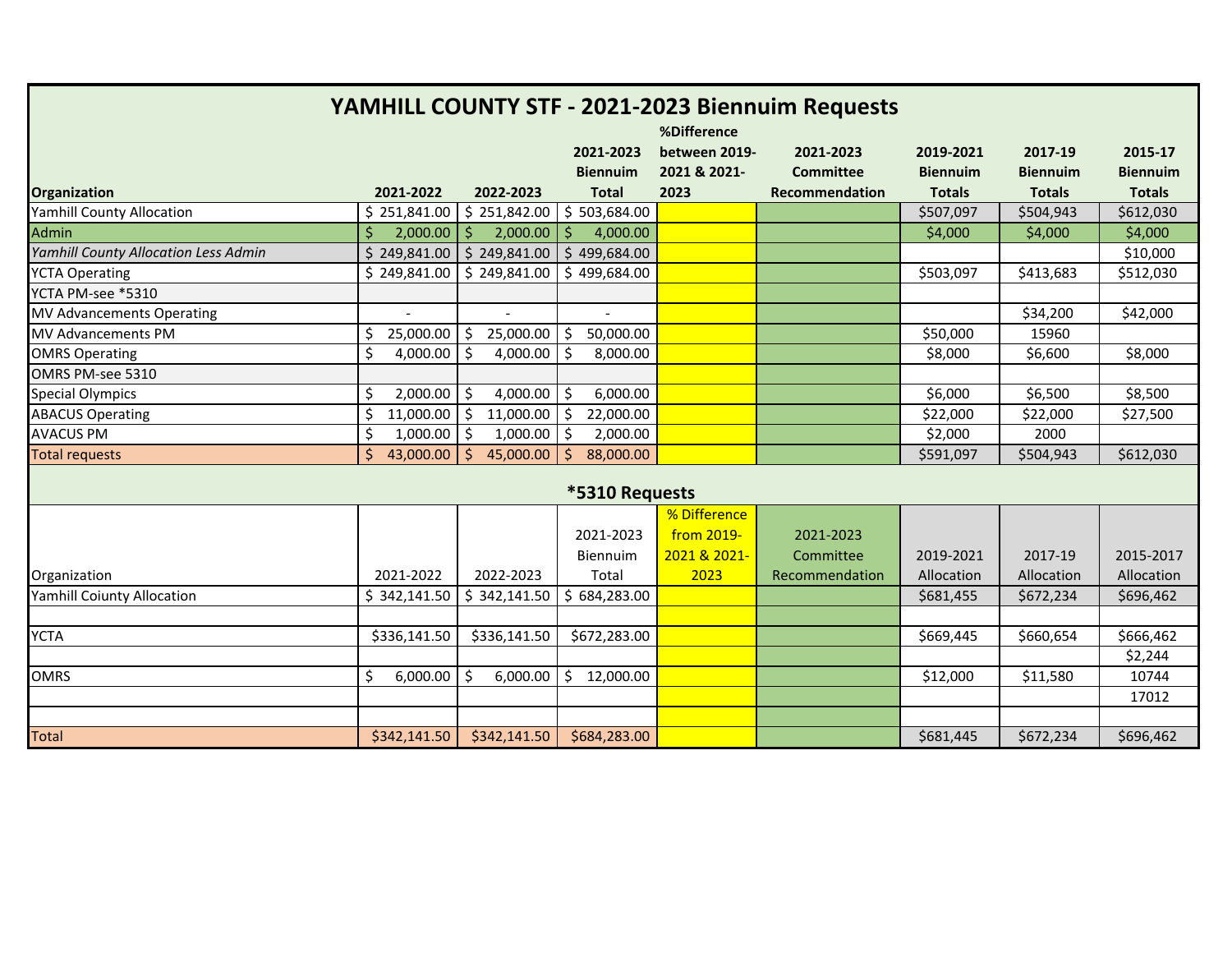# Section 5310 Application FY 2021-23



Enhanced Mobility of Seniors and Individuals with Disabilities

#### Applicant Information

| I am the Lead (STF) Agency. *                                                          |                |                                                                       |
|----------------------------------------------------------------------------------------|----------------|-----------------------------------------------------------------------|
| ◯ Yes<br>$\bigcirc$ No                                                                 |                |                                                                       |
| Lead (STF) Agency Name *                                                               |                |                                                                       |
| <b>Yamhill County</b>                                                                  |                |                                                                       |
| If you are applying for small urban funds, select that designation from the drop-down. |                |                                                                       |
| Lead Agency (STF) Mailing Address (Street or PO Box) *                                 |                |                                                                       |
| 535 NE Fifth Street                                                                    |                |                                                                       |
| McMinnville                                                                            | Oregon         | 97128<br>$\checkmark$                                                 |
| <b>Application Contact Name *</b>                                                      |                | <b>Application Contact Title *</b>                                    |
| Cynthia Thompson                                                                       |                | <b>Transit Manager</b>                                                |
| <b>Application Contact Email Address *</b>                                             |                | <b>Application Contact Telephone No.</b>                              |
| thompsonc@co.yamhill.or.us                                                             |                | (503) 474-4910                                                        |
| Name of Person Signing Grant Agreement *                                               |                | Title of Person Signing Grant Agreement *                             |
| Ken Huffer                                                                             |                | <b>County Administrator</b>                                           |
| Email of Person Signing Grant Agreement *                                              |                | <b>Telephone No. of Person Signing Grant Agreement</b>                |
| hufferk@co.yamhill.or.us                                                               |                | (503) 434-7501                                                        |
| Lead (STF) Agency Type *                                                               | Service Area * |                                                                       |
| Public                                                                                 | $\checkmark$   | Small Urban area with population of 50,000 to 199,999<br>$\checkmark$ |

Lead (STF) Agency Federal EIN \* The Lead (STF) Agency Urbanized Zone \*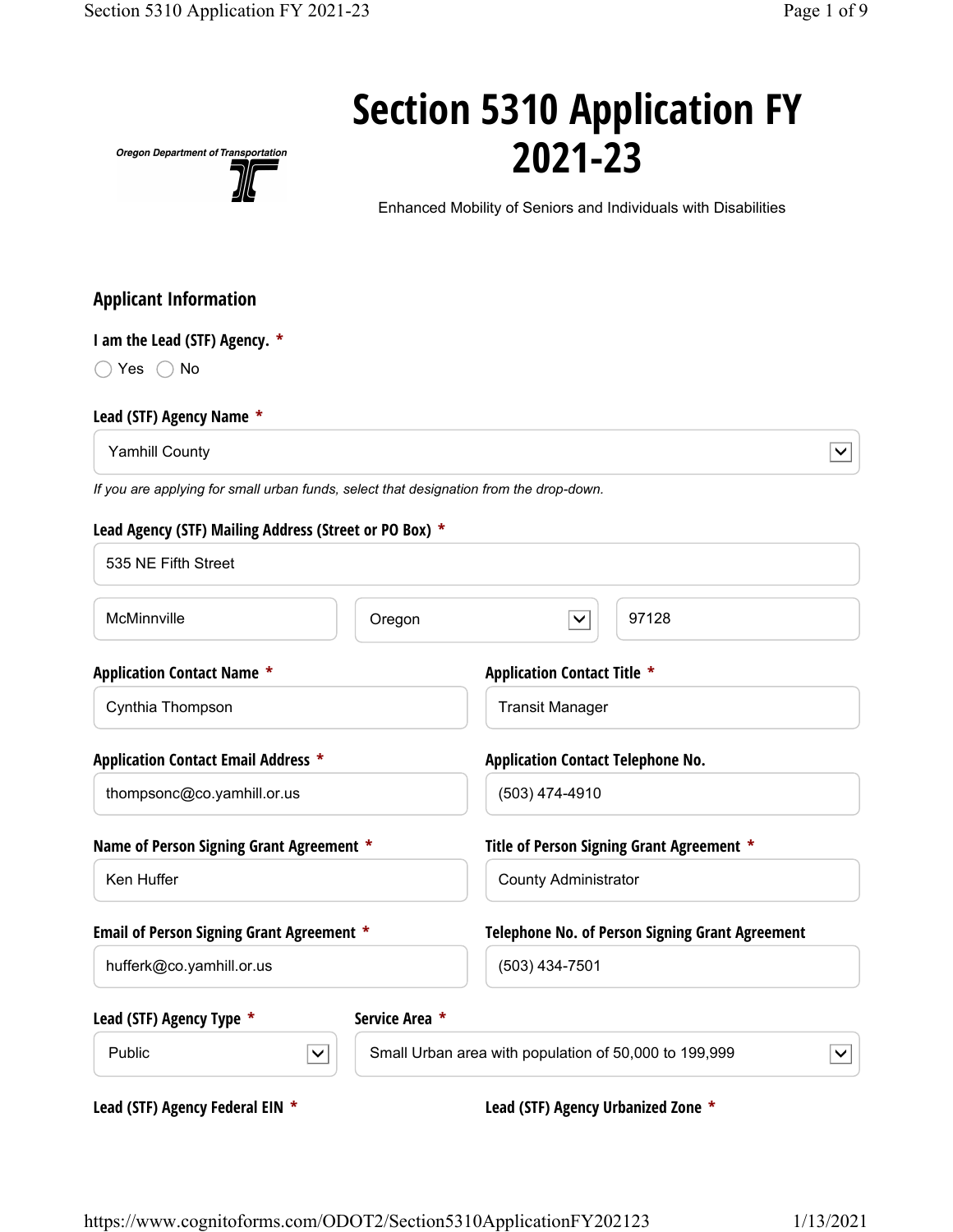| 96-6002318                                                                                                  | Oregon<br>∨                                                                                                   |
|-------------------------------------------------------------------------------------------------------------|---------------------------------------------------------------------------------------------------------------|
| Select the type(s) of service that will be supported by this award. Select all that apply. *                |                                                                                                               |
| $\heartsuit$ Open to the general public at all times                                                        | $\blacktriangleright$ Open to the general public on a space-available<br>basis                                |
| $\heartsuit$ Open only to seniors and individuals with<br>disabilities                                      | Limited to defined clientele (e.g. residential home)                                                          |
| <b>Deviated Route</b>                                                                                       | <b>Demand Response</b><br>$\blacktriangleright$                                                               |
| Are any FTA-funded buildings that your transit agency owns located in a flood<br>zone? $*$                  | More information on floodplains                                                                               |
| Yes                                                                                                         |                                                                                                               |
| $\left[\bigtriangledown\right]$ No                                                                          |                                                                                                               |
| <b>Risk Assessment Information</b>                                                                          |                                                                                                               |
| Did your agency have any turnover of management or financial staff in the last two years? *                 |                                                                                                               |
| Yes                                                                                                         |                                                                                                               |
| No                                                                                                          |                                                                                                               |
| disbursement of funds related to the award? *                                                               | Does your agency have an accounting system that allows you to completely and accurately track the receipt and |
| Yes                                                                                                         |                                                                                                               |
| No                                                                                                          |                                                                                                               |
| What type of accounting system does your agency use? *                                                      |                                                                                                               |
| Manual                                                                                                      |                                                                                                               |
| Automated                                                                                                   |                                                                                                               |
| Combined                                                                                                    |                                                                                                               |
| Does your agency have a system in place that will account for 100 percent of each employee's time? *<br>Yes |                                                                                                               |
| No                                                                                                          |                                                                                                               |
|                                                                                                             |                                                                                                               |
| Did your staff members attend required trainings and meetings during prior grant award cycles? *            |                                                                                                               |
| $\bigcirc$ Yes                                                                                              |                                                                                                               |
| No                                                                                                          |                                                                                                               |

Was your agency audited by the Federal government in the past two years?  $*$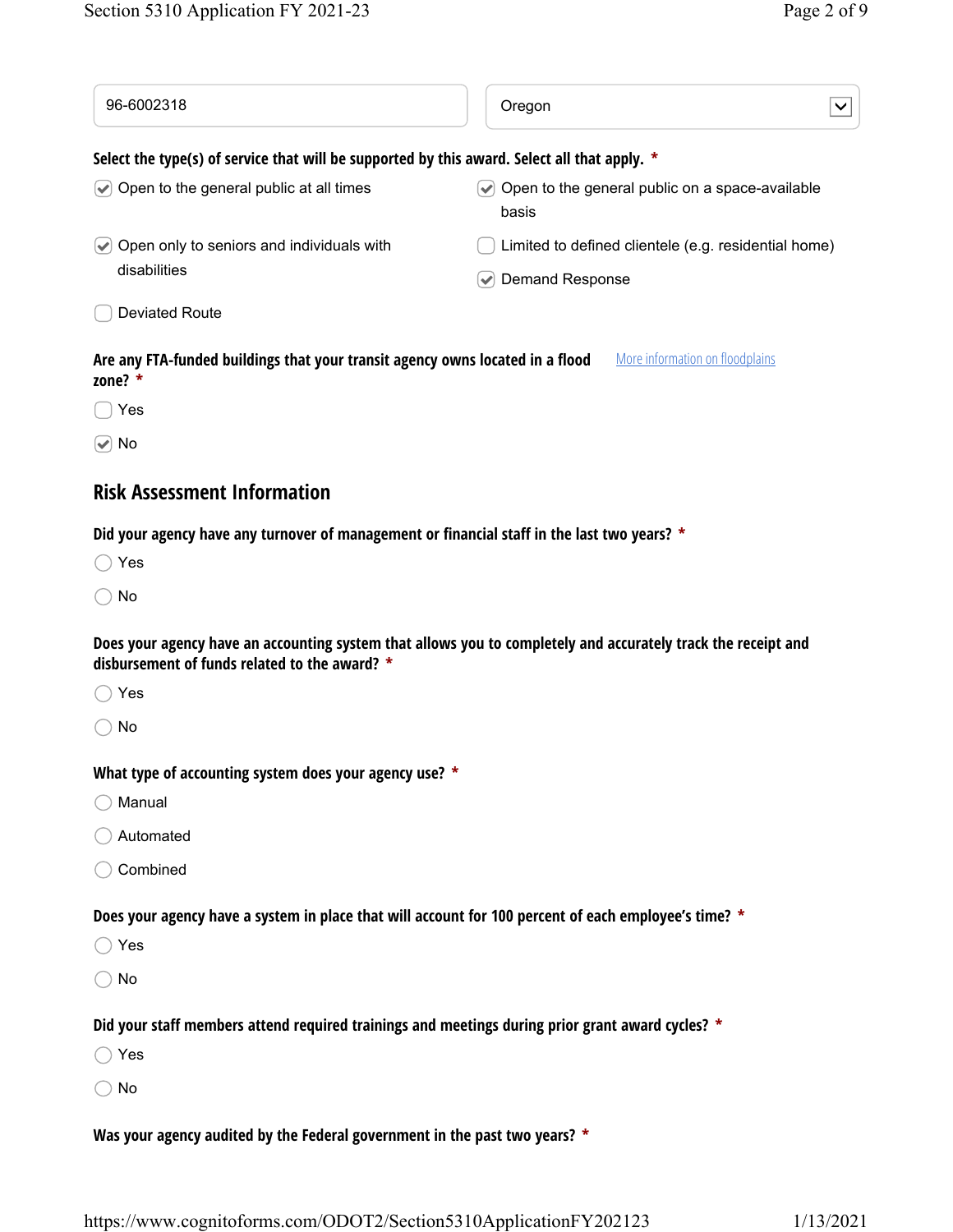Yes

No

If yes, did the audit result in one or more audit findings? \*

No

Did your agency stay on budget in the past two years? \*

- Yes
- $\bigcirc$  No

# Fund Allocation

| <b>Allocation Amount</b> |  |
|--------------------------|--|
|                          |  |

\$684,283.00

# Transit Agency Projects

# **The Transit Agency Project 1**

#### Project Name \*

YCTA Service for Older Adults and People with Disabilities

#### Transit Agency Legal Name \*

Yamhill County Transit Area (YCTA)

#### Agency Mailing Address (Street or PO Box) \*

| Oregon | $\checkmark$  | 97128                  |
|--------|---------------|------------------------|
|        | Federal EIN * | Urbanized Zone *       |
|        | 93-6002318    | Oregon<br>$\checkmark$ |
|        |               |                        |
|        |               |                        |

# Project Details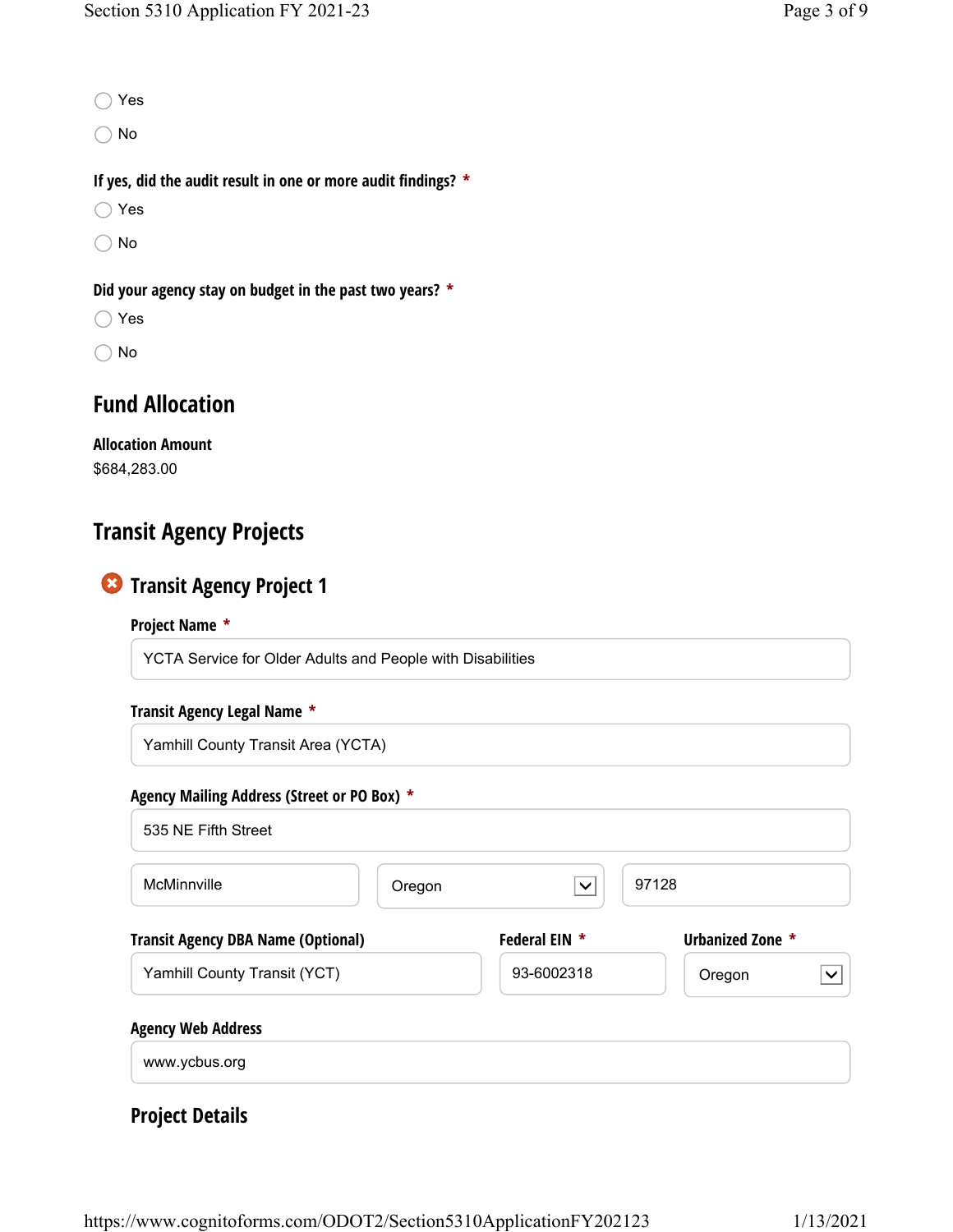$\blacktriangle$ 

 $\blacktriangledown$ 

Select the project types that you wish to include in your application. Select all that apply.

#### Project Selection \*

- A. Purchased Service **B. A. Purchased Service** B. Mobility Management
- 
- 
- **C. Vehicle Purchase C. Capitalized Vehicle Preventive Maintenance**
- $\bigcup$  E. Equipment, Signs and Amenities, Shelters  $\hspace{15pt} \bigcirc$  F. Facilities: Bus Barns and Other Buildings

# A. Purchased Service Project

#### 1. Project Title

#### Project Title \*

Dail-A-Ride and ADA Paratransit Services and wheelchair accessible fixed routes.

### 2. Explain how your project is planned, designed, and carried out to meet the special needs of seniors and individuals with disabilities when general public transit is either insufficient, inappropriate, or not available:

#### Project Service Description \*

 $\sim$  $\blacktriangledown$ Yamhill County Transit provides a variety of services for older adults and people with disabilities including local fixed routes in Newberg and McMinnville. For customers who need door to door or curb to curb services, YC Transit offers general public Dial-A-Ride and ADA Paratransit service. The general public Dial-A-Ride is offered throughout Yamhill County but primarily in the McMinnville and Newberg area. It is offered on a first come first serve basis. The ADA Paratransit service is provided within 3/4 of a mile of the local fixed routes that operate in

#### 3. Estimated number of unduplicated individuals (older adults and individuals with disabilities) this project proposes to support in the biennial grant period:

#### 4. Estimated number of one-way rides this project proposes to provide in the biennial grant period:

143,068

372

### 5. Project cost and match information:

Total Project Cost \* Match Amount (Total Project Cost x 10.27%) Grant Amount

749,228 \$76,945.72 \$672,282.28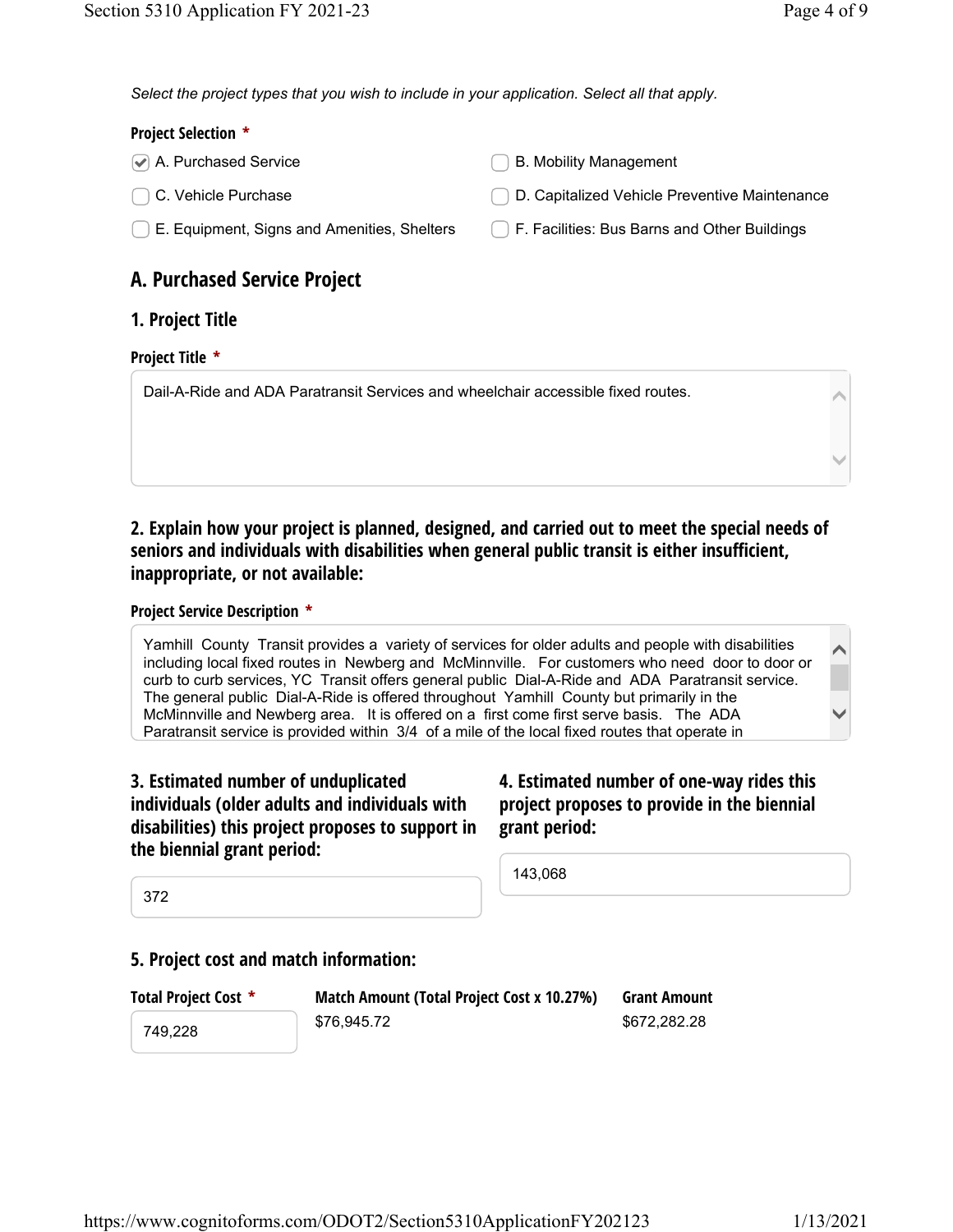6. Describe the source of your local match funds in the field below (examples: funds from your budget, STF funds). If the matching funds are not available now, describe when they will be (examples: next fiscal year, month/year). Please be specific.

| Local Match Details *                                                        |                                   |   |  |
|------------------------------------------------------------------------------|-----------------------------------|---|--|
| Yamhill County General Fund, STF Funds                                       |                                   |   |  |
|                                                                              |                                   |   |  |
| 7. On what page is project listed in the<br><b>Adopted Coordinated Plan?</b> | 8. Date Coordinated Plan adopted: |   |  |
|                                                                              | 12/15/2018                        | 雦 |  |
| For multiple pages use this box                                              |                                   |   |  |
| 31-34, 49-64, 67-69                                                          |                                   |   |  |

9. Is this project part of a group of activities or projects that are dependant on each other (for example, a new transit service that requires capital and operating funds)?

If Yes, Provide Details of Grouped Service Activities \* Yes No It is part of the overall transit services provided by the vendor. The services  $\blacktriangledown$ provided by First Transit include dispatch, fixed route, commuter service, demand response services (ADA and general public DAR), and maintenance of 30 vehicles.

#### 10. Does your transit agency have an existing contract for transit?

If yes, name the contractor. If no, describe how the transit agency will procure the service and name contractor \* Yes No  $\sim$  $\blacktriangledown$ First Group- First Transit Yamhill County conducted an RFP process in 2019 and a new five-year contract with 3 one-year extensions was approved in 2020.

# **Transit Agency Project 2**

#### Project Name \*

OMRS-Client Transportation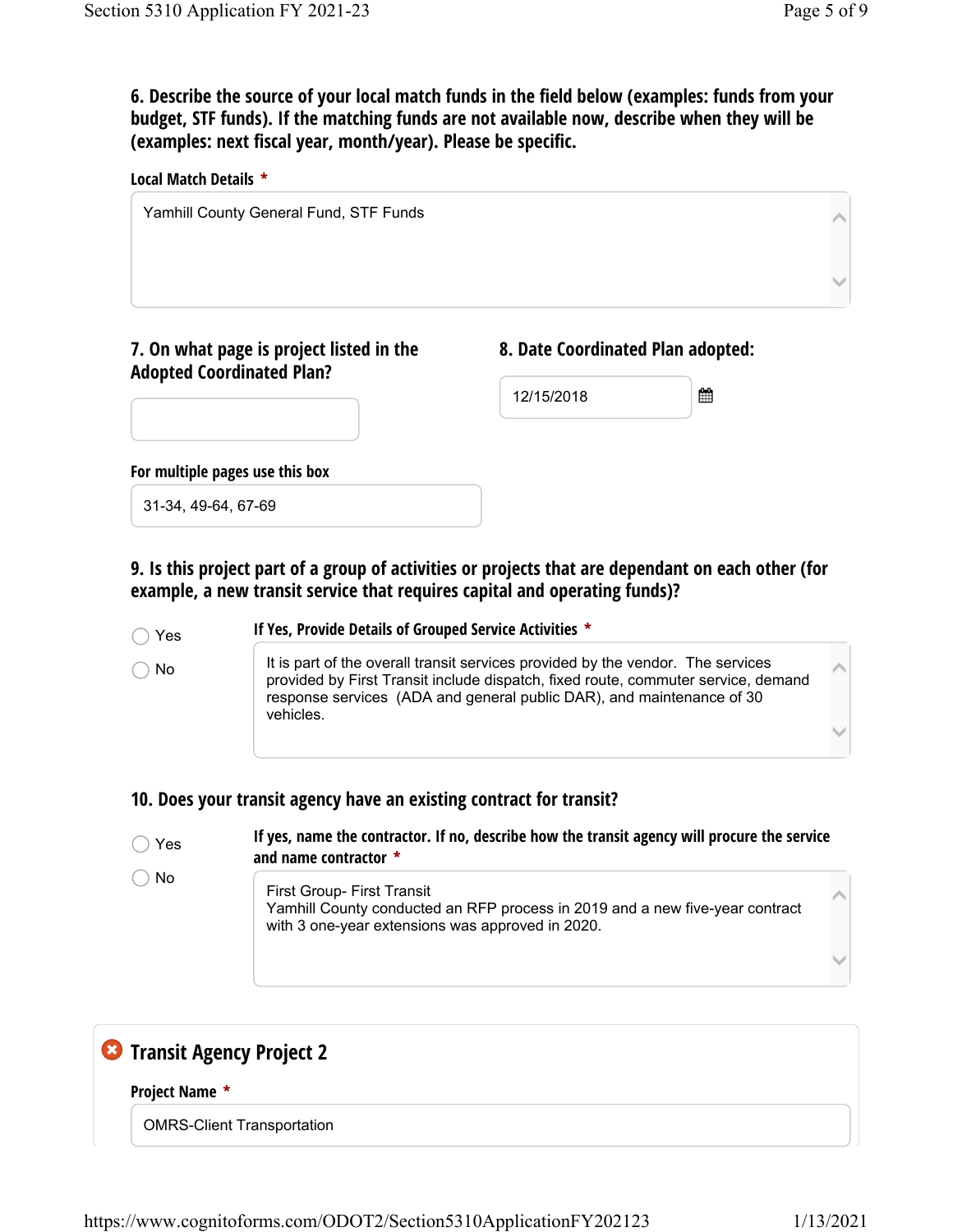| <b>Transit Agency Legal Name *</b>          |        |               |       |                  |  |
|---------------------------------------------|--------|---------------|-------|------------------|--|
| Oregon Mennonite Residential Services       |        |               |       |                  |  |
| Agency Mailing Address (Street or PO Box) * |        |               |       |                  |  |
| 325 SW Elmwood Avenue                       |        |               |       |                  |  |
| McMinnville                                 | Oregon | $\checkmark$  | 97128 |                  |  |
| <b>Transit Agency DBA Name (Optional)</b>   |        | Federal EIN * |       | Urbanized Zone * |  |
|                                             |        |               |       | Oregon           |  |
| <b>Agency Web Address</b>                   |        |               |       |                  |  |
| www.omrs-dd.org                             |        |               |       |                  |  |
|                                             |        |               |       |                  |  |

# Project Details

Select the project types that you wish to include in your application. Select all that apply.

#### Project Selection \*

| [ ] A. Purchased Service                    | <b>B. Mobility Management</b>                   |
|---------------------------------------------|-------------------------------------------------|
| C. Vehicle Purchase                         | ◯ D. Capitalized Vehicle Preventive Maintenance |
| E. Equipment, Signs and Amenities, Shelters | F. Facilities: Bus Barns and Other Buildings    |

#### D. Capitalized Vehicle Preventive Maintenance

#### 1. Describe how this project coordinates with other services to provide services to seniors and individuals with disabilities:

#### Project Coordination Description \*

OMRS does transportation coordination among its other group homes, when it is safe to comingle the residents of various homes. Efforts are made to combine trips whenever possible. Medical challenges, significant dementia, and other health and behavioral issues limit the ability of public transportation providers to accommodate our residents.

2. Is a Vehicle Preventive Maintenance Plan submitted with your application? A plan reflecting current fleet policies, fleet procedures, and vehicle and lift equipment manufacturer's recommended maintenance schedules is required.

◯ Yes

If No, explain how and when your preventive maintenance plan will be provided. \*

 $\blacktriangle$ 

 $\blacktriangledown$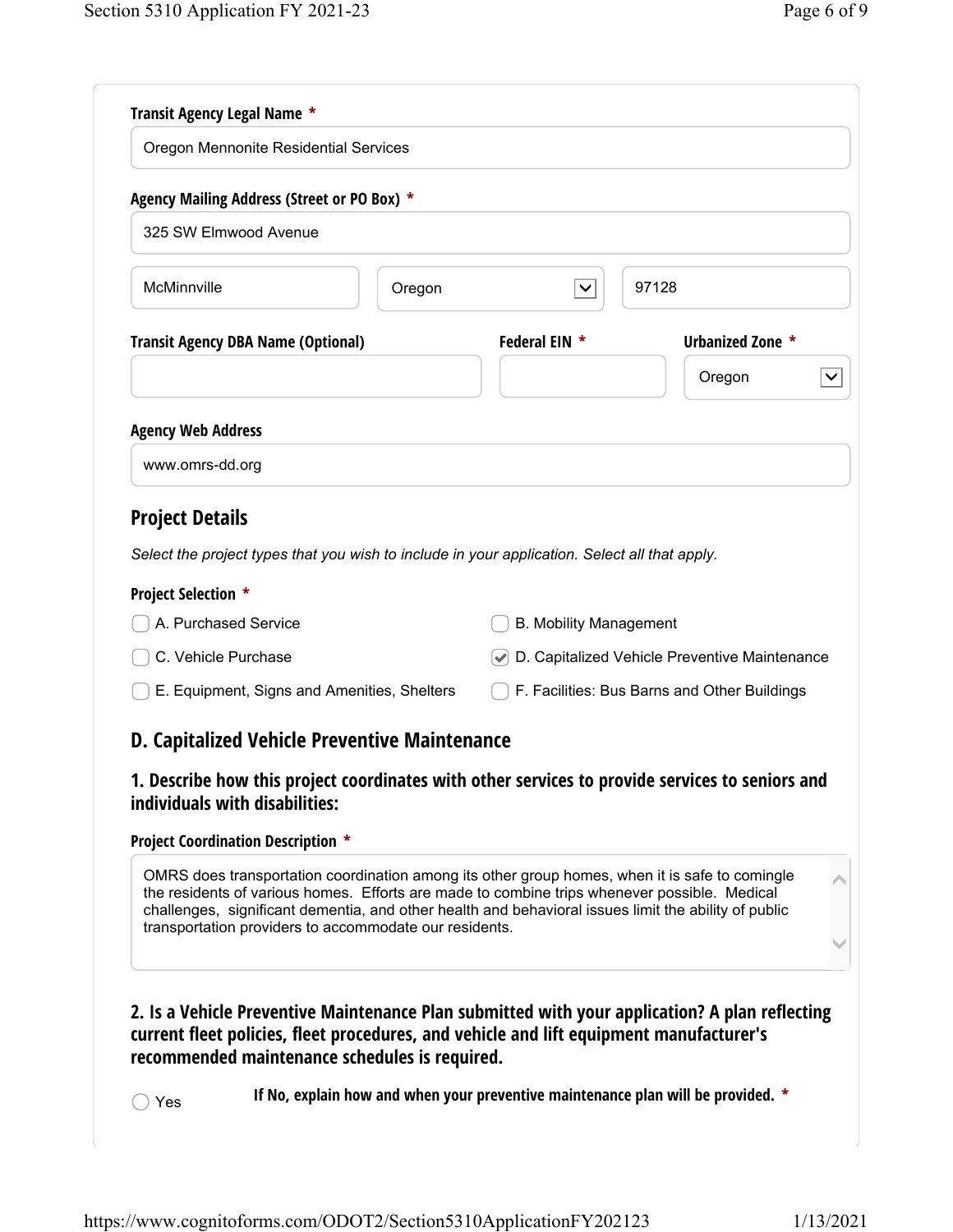3. Number of vehicles included in this preventive maintenance project: Total Project Cost \* Match Amount (Total Project Cost x 10.27%) Grant Amount 4. Project cost and match information: Local Match Details \* 5. Describe the source of your local match funds in the field below (examples: funds from your budget, STF funds). If the matching funds are not available now, describe when they will be (examples: next fiscal year, month/year). Please be specific. For multiple pages use this box 6. On what page is project listed in the Adopted Coordinated Plan? 7. Date Coordinated Plan adopted: 8. Is this project part of a group of activities or projects that are dependent on each other (for example, bus washing station dependant on facility)? No **OMRS will provide directly to ODOT- OMRS has programs in Yamhill**  $\blacktriangledown$ County and Linn County 12 13,374 \$1,373.51 \$1,373.51  $\wedge$  $\blacktriangledown$ DHS, Local Funding 45 12/17/2018 | 簂 Yes  $\bigcirc$  No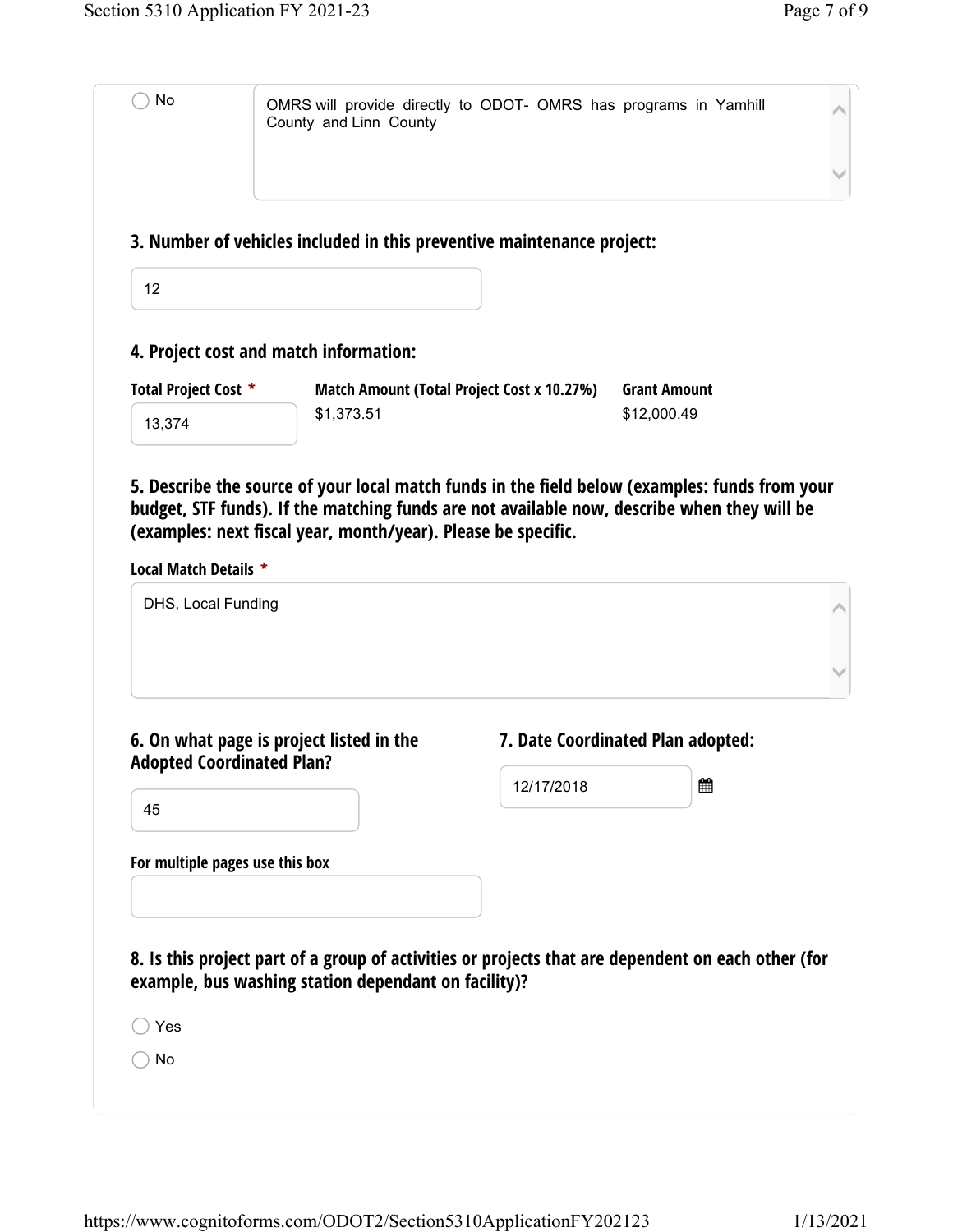Add Transit Agency Project

# Application Totals

Total Section 5310 Project Cost Total Section 5310 Match Amount Total Section 5310 Grant Amount \$762,602.00 \$78,319.23 \$684,282.77

# Fund Allocation

Allocation Amount \$684,283.00

# Submitting Your Application

- Click the "Save" button to save your work. A link to the application will appear that you can copy for future reference. Or, you can enter your email address to have the link emailed to you.
- Attach any supporting documents using the "Upload" button or by dragging documents from your computer to the "drag files here" area.
- Electronically sign your application by using the pen icon. Type your name in the "Printed Name" section.
- Submit your application by using the "Submit Application" button.
- IF YOU DO NOT RECEIVE AN EMAIL RESPONSE, PLEASE CONTACT US IMMEDIATELY AT 503-986-3300 OR ODOTPTDREPORTING@ODOT.STATE.OR.US.

#### Supporting Documents (Optional)

Upload | or drag files here.

The person signing this form must have the legal authority to submit the application on behalf of the applicant.

By electronically signing and submitting this form, the agency representative certifies that the information on the application is true and accurate to the best of their knowledge.

#### Signature \*

◢

Printed Name \*

Ken Huffer

Submission Date 1/14/2021